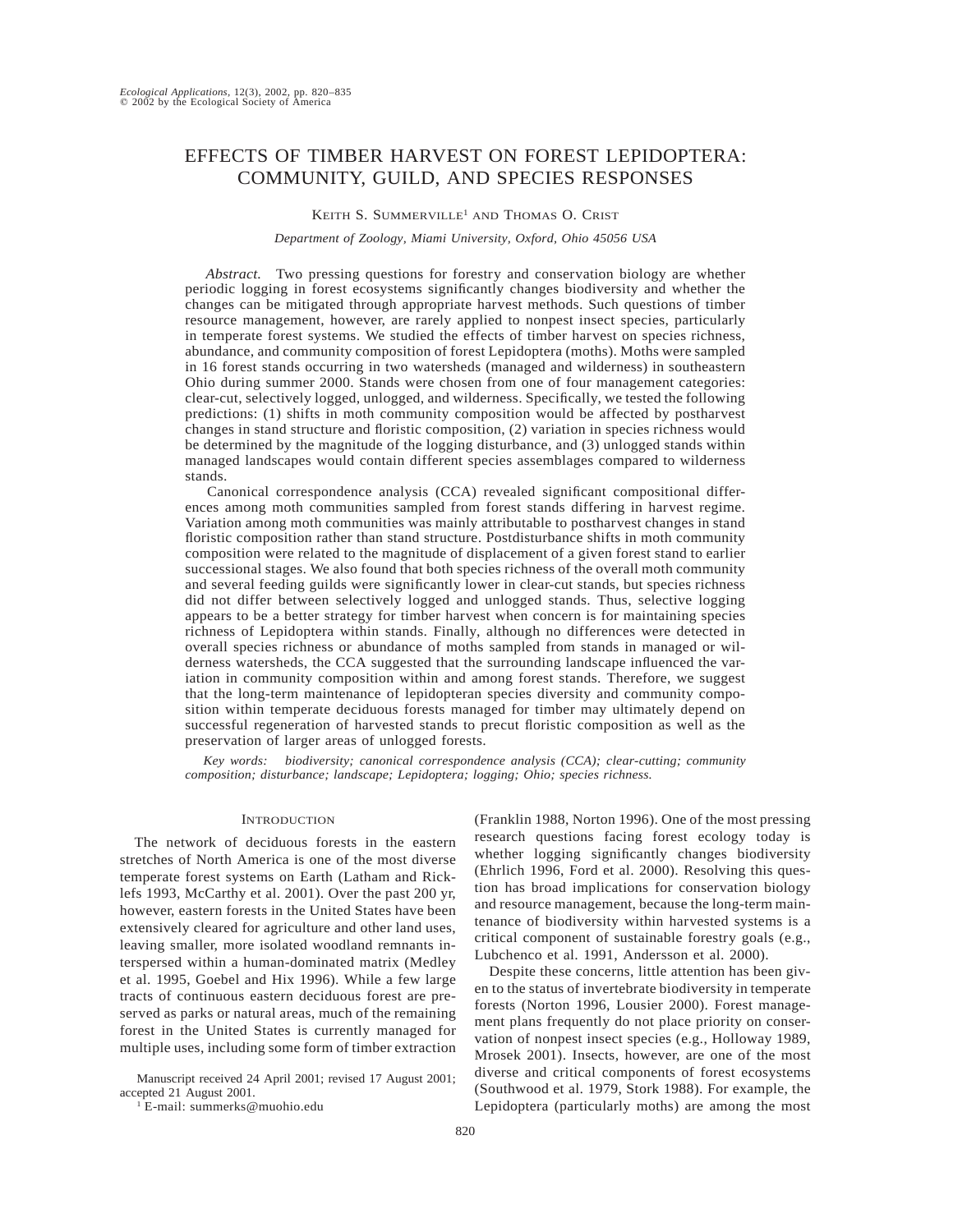speciose groups of insects that inhabit eastern deciduous forests (Hammond and Miller 1998, Summerville et al. 1999), and forest moth species have important functional roles as selective herbivores, pollinators, detritivores, and prey for migratorial passerines (Schowalter et al. 1986, Perry 1994). Furthermore, the Lepidoptera have shown promise as forest indicator taxa (Kitching et al. 2000) and as surrogates for the diversity of other taxa such as the Hymenoptera (Kerr et al. 2000) or even birds (Blair 1999). Few studies to date, however, have examined how natural factors such as floristic diversity and stand structure or anthropogenic factors such as management history affect the community composition and diversity of temperate forest moths (but see Usher and Keiller [1998], Lepš et al. [1998]).

The responses of tropical insect groups to logging practices suggest several hypotheses for how temperate lepidopteran communities are affected by timber harvest. First, in accordance with the intermediate disturbance hypothesis (Connell 1978), some selectively logged stands increase in floristic diversity and appear to support a higher species richness of Lepidoptera and Coleoptera compared to recently clear-cut or unlogged stands (Nummelin and Hanski 1989, Intachat et al. 1997). More frequently, however, studies have demonstrated that species richness either (1) does not vary greatly between stands regenerating from timber harvest and those left undisturbed (e.g., Holloway et al. 1992, Chey et al. 1997), or (2) is significantly depressed in stands regenerating as a monoculture after a clearcut and only marginally affected by less intensive management strategies (Hamer et al. 1997, Spitzer et al. 1997, Willott 1999, Lewis 2001). Clearly, the effects of logging on lepidopteran biodiversity in tropical forests are not consistent and may depend on the scale of the disturbance (Hill et al. 1995, Hamer and Hill 2000).

In contrast to the idiosyncratic responses of moth species richness and abundance to logging, the composition of moth communities within managed stands appears to be more consistently affected by harvestimposed disturbances. In temperate systems, changes in stand structure and floristic composition following logging are pronounced and long lasting (Duffy and Meier 1992, Arthur et al. 1997, Nagaike et al. 1999, Bhuju and Ohsawa 2001, but see Halpern and Spies [1995], Ford et al. [2000]), and may drive shifts in the community composition of selective herbivores, such as the Lepidoptera. Changes in moth community composition might be predicted by host specialization: the richness of host plant or microhabitat specialists is expected to be impoverished in stands recovering from logging disturbances when the density of their larval host species is sharply reduced, while the species richness of generalists may be unaffected by the loss of one plant resource following logging (Holloway 1989, Spitzer et al. 1997, Willott 1999).

At broader scales, a common forestry practice is to

harvest asynchronously large, continuous tracts of woodland, creating a mosaic of stands that are each in different stages of recovery (Gustafson 1996). Often, unlogged stands are allowed to persist within a matrix of heavily managed concessions to serve as potential refugia for species dependent on late-successional, closed-canopy habitats. The role of unlogged stands as species refugia, however, has received empirical consideration only for birds and mammals (Drapeau et al. 2000, Schieck et al. 2000). For these more vagile taxa, locating and dispersing among refugia present little difficulty (e.g., Thiollay 1997). In contrast, dispersal for some Lepidoptera rarely exceeds 0.5 km, and many species may fail to colonize isolated refugia following habitat disturbance (Nieminen 1986). Therefore, studies are needed to determine whether unlogged stands within a harvested matrix support communities of Lepidoptera are similar to those within an unharvested wilderness landscape (defined here as a forest preserve unlogged for  $\geq 70$  yr with no motor vehicle access) before habitat remnants are appropriately considered species refugia.

In this study, we address the question of whether variation in forest vegetation and stand structure following timber harvest are responsible for changes in lepidopteran biodiversity and community composition. Specifically, we examined and compared the community composition, species richness, and abundance of forest moths occurring in stands that were: clear-cut, selectively logged, or unlogged. First, we tested the hypothesis that shifts in community composition were related to postharvest changes in stand structure and floristic composition (this hypothesis is hereafter denoted ''H1''). Next, we tested three alternative hypotheses concerning the effects of logging on moth species diversity: (H2a) timber harvest regime would have no effect on total moth species richness or abundance; (H2b) species richness of moths would be highest in selectively logged stands; and (H2c) species richness of moths would be lower in clear-cut stands, but similar in selectively logged and unlogged stands. We also classified species into feeding guilds to determine if species differed in their responses to logging based on (H3a) larval feeding preferences, or (H3b) degree of larval resource specialization. Finally, we compared moth species diversity and community composition between unlogged stands occurring within two landscapes (a wilderness preserve and a harvested watershed) to test whether (H4) unmanaged stands within managed landscapes function as refugia for forest Lepidoptera.

### **METHODS**

#### *Site selection*

Our study was conducted during May–September 2000 in Shawnee State Forest, Scioto County, Ohio, USA (38°41.45' N, 83°14.67' W; Fig. 1a). Shawnee State Forest occurs within the unglaciated Allegheny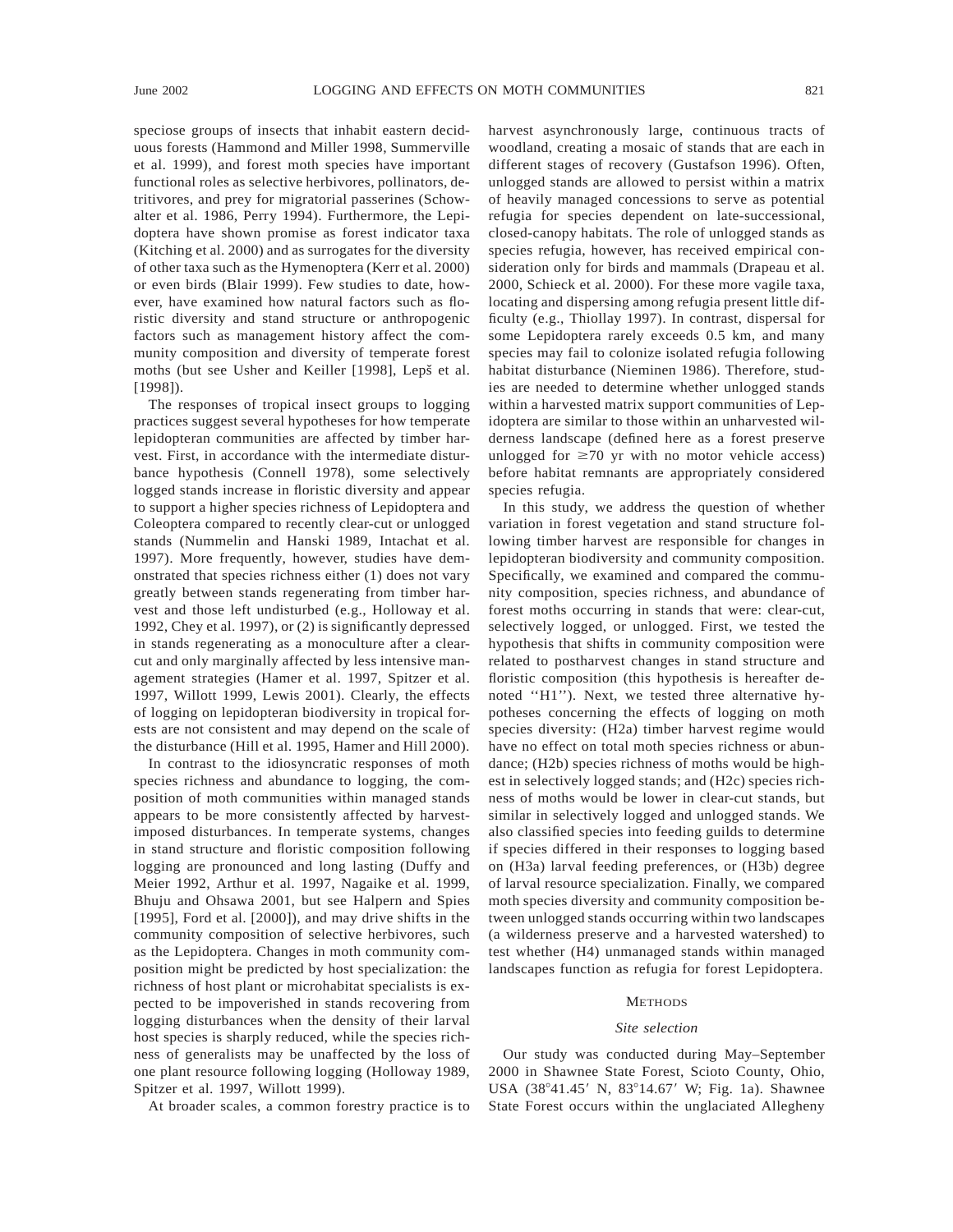

FIG. 1. (a) Map of Ohio, USA, and surrounding states, with location of Shawnee State Forest marked with the solid circle (38°41.45' N; 83°14.67' W), and (b) Scioto County, Ohio. (b) Moth sampling was done in two locations in Shawnee State Forest (hatched section) ( $\blacksquare$ , Tarklin Hollow, a watershed managed for timber;  $\lozenge$ , Vastine Hollow, a wilderness preserve unlogged for  $\geq 80$  yr). (c) Schematic of the experimental design used to sample moths from the managed watershed. Drainages were managed with one of three possible harvest techniques: clear-cutting, selective logging, or no logging; and two stands were selected within each drainage for moth sampling.

Plateau, which is characterized by variable topography (steep slopes and narrow drainages), and a parent material that is composed of noncalcareous shales, sandstones (Waverly and Pottsville formations), and other conglomerates (Boerner and Kooser 1989). Combined with the prevailing climate of southern Ohio, these soils naturally support mixed mesophytic forest vegetation (Braun 1961). Oak–hickory (*Quercus* spp.–*Carya* spp.) forests dominate many of the ridgetop communities, but drainage valleys frequently contain a high diversity of other species including Eastern hemlock (*Tsuga canadensis*), yellow poplar (*Liriodendron tulipifera*), and American basswood (*Tilia americana*).

The Ohio Division of Forestry manages much of Shawnee State Forest for timber production  $(\sim 17000$  ha); however, several large watersheds are maintained as a wilderness preserve that has not been logged for  $\geq 80$  yr. The land managed for timber production is subdivided into  $\sim$  50 watersheds, each 100–300 ha in size. Each watershed is termed a management ''compartment,'' and each compartment is further subdivided into 5–10 drainages that are 30–50 ha in size. Drainages within a compartment are managed independently on a 60–80-yr rotation, with harvest regimes generally falling into three classes: (1) clear-cut harvesting, (2) selective-cut harvesting, and (3) no known harvesting subsequent to 1940 (W. Oney, *personal communication*). There is some variation in the harvest approach used for selective-cut treatments. In our management compartment, selective logging involved (1) the removal of species less valued for timber or wildlife (e.g., softwoods such as *Liriodendron tulipifera* or *Sassafras albidum*), and (2) the harvest of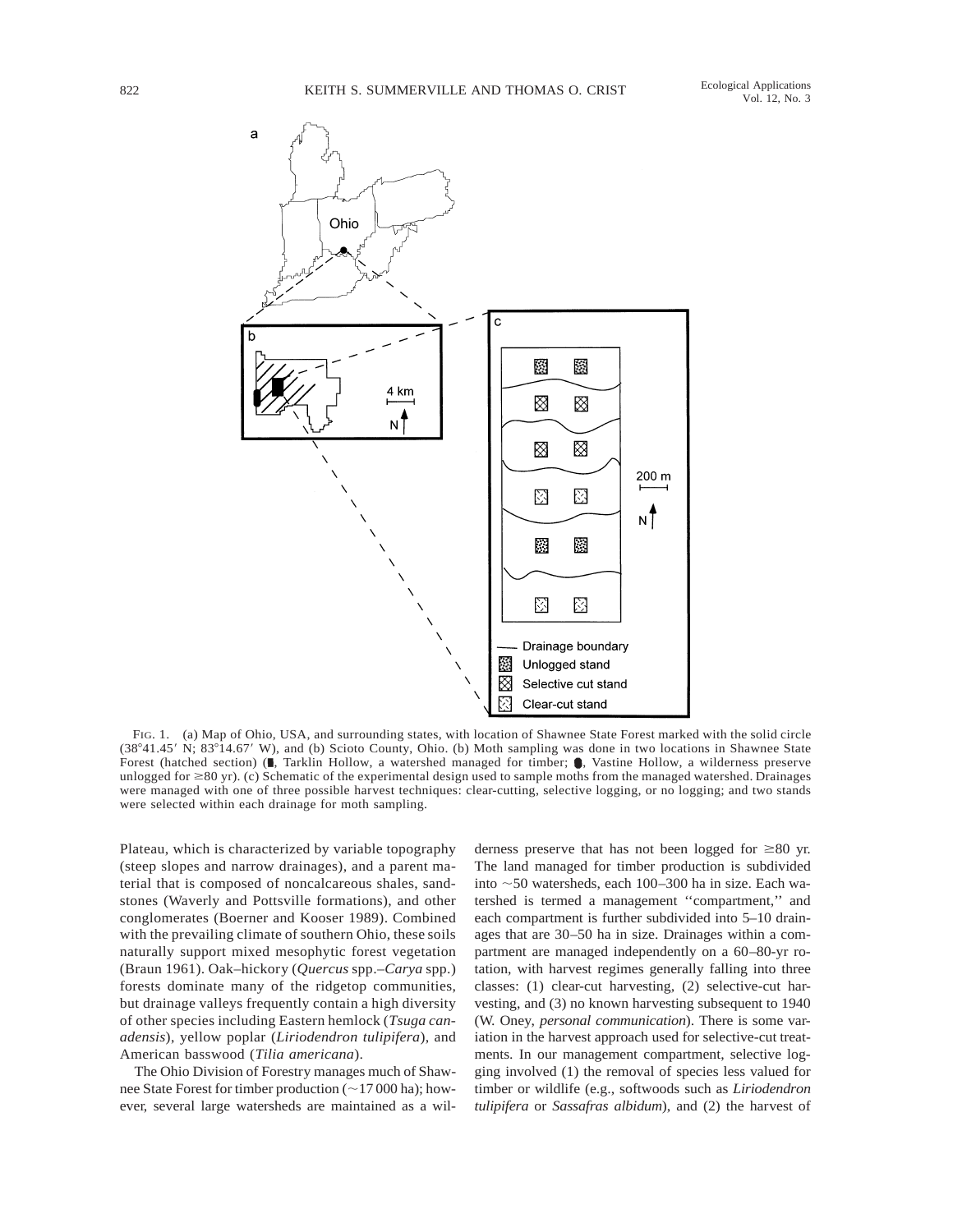economically valuable individuals of *Quercus* or *Carya*  $(dbh \ge 30 \text{ cm})$  to allow for continued regeneration of understory mast-producing species. This management prescription minimizes mechanical intrusion into the forest (e.g., from skidders and trucks) and generally involves the removal of one to several trees at any one point. Gaps created by this approach to selective logging seldom exceed 1 ha, although the precise spatial arrangement and size of canopy gaps is highly dependent on the size and species of trees within a stand as well as the specific management goals of the forester (W. Owney, *personal communication*). Therefore, stands within a compartment are in different stages of rotation, resulting in a mosaic of stand ages.

We sampled forest moths in a single managed compartment (Tarklin Hollow,  $38^{\circ}41.45'$  N;  $83^{\circ}14.67'$  W) and a single watershed maintained as undisturbed wilderness since  $1925$  (Vastine Hollow,  $38^{\circ}39.77'$  N,  $83^{\circ}16.64'$  W). The managed compartment contained a total of six drainages, of which two were clear-cut in 1985–1986, two were selectively logged in 1987, and two were left unlogged since 1945 (Fig. 1b). Two stands  $(\sim 2$  ha) within each drainage were selected for sampling, with the minimum distance between stands  $\geq$ 200 m (a total of 12 stands). To compare unlogged stands in managed and unmanaged landscapes, we also selected two drainages (i.e., 4 stands) within the wilderness preserve for Lepidoptera sampling. To control for possible effects of topographic aspect, we selected drainages having a north or north–northeast aspect. Furthermore, to control for possible effects of elevation on moth and plant communities, we selected stands occurring within a narrow range of elevations (275– 325 m).

#### *Moth sampling*

Within each forest stand, we sampled Lepidoptera using a single 12-W universal blacklight trap (model 2851T; BioQuip, Gardena, California, USA) powered by a 12-V (26 A·h) gel battery. Blacklight traps are widely considered to be the standard technique for sampling moth communities, although the method is biased toward collecting phototactic species (Southwood 1978). Thus, species whose activity is primarily diurnal and species whose adults are attracted only to sugar or pheromone bait were not sampled using this method (see Summerville et al. 2001). Traps were positioned on trap stations  $\sim$  2 m above the ground. Trap stations were constructed by attaching a small plywood platform to a stake that was driven into the soil. Moths attracted to the ultraviolet (UV) lights were sacrificed inside the traps using ethyl acetate and Dichlorvos (product no. 1196; BioQuip, Gardena, California, USA) killing agents.

Lepidoptera were sampled during June and August 2000 to accommodate phenological variation in community composition and species diversity. In temperate forest systems, these months correspond to peaks in

species richness (Rings et al. 1992, Thomas and Thomas 1994), and stratifying sampling by season allowed us to analyze the effects of management practices on moth communities within the context of natural phenological variation. Traps were operated within each stand for two nonconsecutive nights during the hours of 1930–0600 Eastern Daylight Time, during both early and late seasons (four nights total per stand). Therefore, 64 samples were collected in early and late seasons combined. Weather has a significant effect on moth flight behavior and light trap efficiency, so we sampled only on nights when minimum temperature was 15.5–  $17.5^{\circ}$ C, there was no precipitation, and ambient moonlight was low (i.e., moon phases, half–new) as recommended by Yela and Holyoak (1997). On a given sampling night, four stands were randomly selected for sampling, such that one stand from each treatment was represented. Despite the restrictions on our sampling protocol, we obtained complete sampling rotations for all 16 stands in 7–10 d.

Collected specimens were frozen after trap processing to facilitate curation and identification. Individuals were identified to species when possible, using available taxonomic keys and vouchered specimens in museum collections. Specimen determinations of Tortricidae, Pyralidoidea, and Gelechioidea were verified or performed by recognized experts. For several poorly known taxa (e.g., Bucculatracidae), we sorted individuals into morphospecies (sensu Oliver and Beattie 1996) as suggested by Robinson and Tuck (1993). Unnamed morphospecies comprised only 12% of our species total, and we verified our morphospecies rankings with recognized taxonomic experts to reduce error due to splitting or lumping of superficially similar taxa.

#### *Vegetation sampling*

In May–June 2000, we sampled the plant community of each forest stand using a series of nested quadrats. Each series was designed such that, within a stand, one set of quadrats was centered on the position of the lighttrapping station and the remaining two were randomly located 50 m from center. The largest quadrat in each series (20  $\times$  20 m) was used to quantify species richness, abundance, and diameter at breast height of all trees  $>10$  cm dbh. Canopy cover was measured using a densiometer and determining the number of ''hits,'' *m*, of foliage at nine points (cover  $= [m/9][100\%]$ ) spaced at 10-m intervals along the perimeter of each  $20 \times 20$  m quadrat. To form smaller quadrats, each 20  $\times$  20 m quadrat was subdivided into four contiguous  $10 \times 10$  m squares. Two squares were randomly chosen along the diagonal, and a  $5 \times 5$  m quadrat was centered in each square. Species richness and abundance of shrubs and saplings were measured within each of these  $5 \times 5$  m quadrats. Species richness, abundance, and percent cover of vegetation within the herbaceous layer were measured within two 1-m2 quadrats nested within each shrub plot.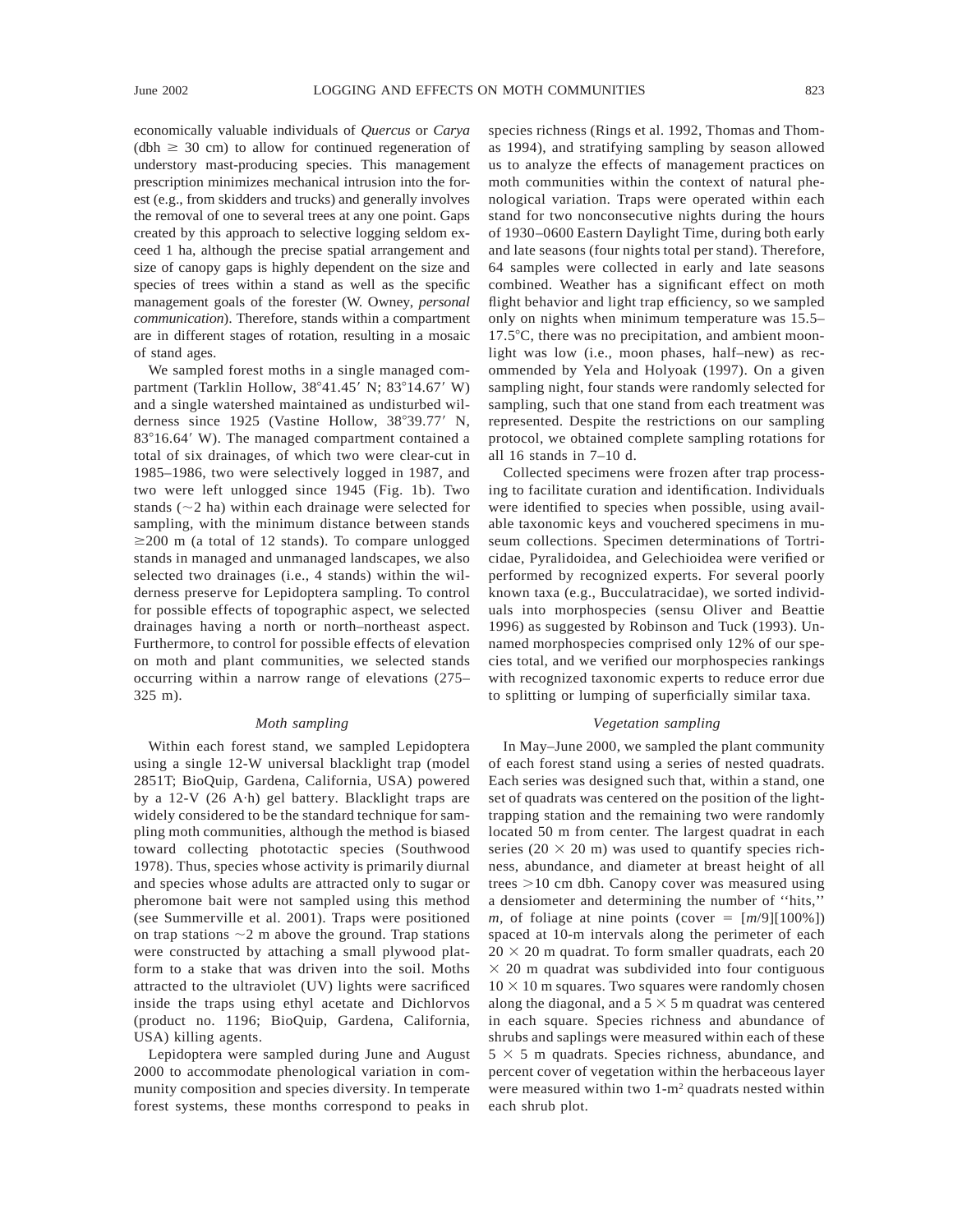|              | Vegetation parameter measured       |                                                      |                                                   |  |  |
|--------------|-------------------------------------|------------------------------------------------------|---------------------------------------------------|--|--|
| Forest layer | Floristic diversity                 | Structural attributes                                | Species attributes                                |  |  |
| Trees        | species richness<br>Simpson's index | canopy cover<br>standard basal area<br>stand density | species importance values<br>$\cdots$<br>$\cdots$ |  |  |
| Shrubs       | species richness<br>Simpson's index | $\cdots$<br>$\cdots$                                 | species importance values<br>$\cdots$             |  |  |
| Herbs        | species richness<br>Simpson's index | herbaceous cover<br>$\cdots$                         | species importance values<br>$\cdots$             |  |  |

TABLE 1. Summary of vegetation data collected from nested quadrat sampling within forest stands of Shawnee State Forest.

Plant data collected from nested quadrat sampling were used to calculate a number of variables to describe the structure and composition of each forest stand. Diameter-at-breast-height values for the trees were used to calculate stand basal area (in units of square meters per hectare). Mean canopy cover for each stand was calculated as the average of the cover estimates from each large quadrat in the series. Stand density was determined as the number of stems per hectare. To account for potential variation in species dominance among stands, the relative abundances of each plant species were used to calculate Simpson's index of species diversity for each structural layer of the forest (e.g., tree, shrub, herb). In addition, we calculated importance percentages for each tree species sampled within the forest stands. An importance percentage (IP) is simply the mean of three relative values determined for each tree species: basal area, abundance, and frequency (Greig-Smith 1983, Bonham 1989). The relative frequency of a given species is the number of 20  $\times$  20 m quadrats within a stand in which the species was sampled (*n*/3), providing an estimate for the spatial distribution of each tree species within a stand. Species found within all three large quadrats within a stand generally have a higher weight in the calculation of importance than species that are patchily distributed (Greig-Smith 1983). Tree species that have an IP value near unity are the largest, most abundant, and widely distributed species within the stand. Importance percentages for shrub and herbaceous species were calculated as for tree species, except without basal area. A summary of vegetation data collected as a result of nested quadrat sampling is provided in Tables 1–3.

#### *Data analysis*

*Guild classification*.—Moth species richness and abundance data were combined between the two sampling nights for each stand in early and late season to produce aggregate stand values. Pooling data across nights within each season was performed because light trap samples collected  $<$ 10 d apart may not be independent (Thomas and Thomas 1994). We assigned moth species to general feeding guilds based upon plant life form or other favored larval host types: (1) woody plant feeders (WP), (2) forb and graminoid feeders (HERB), (3) dead/decaying vegetation feeders (DET), (4) fungi/lichen/moss feeders (FLM), and (5) generalized feeders utilizing more than one host categories (GEN). Although other studies of moth communities have not used such a broad guild classification, we were interested in how moth community structure was affected by variation in food resource availability among managed stands. To facilitate comparison with published studies, moth species whose caterpillars were woody plant feeders (the most species-rich group in our study) were further classified as specialized (using species within one genus of host plant), oligophagous (using several genera within one family of host plants), or generalist (using species from a variety of plant families) (see Lepš et al. [1998]). Both guild classifications were based on published species life histories from the Wedge Entomological Foundation's Moths of North America project (see Dominick et al. 1976) or from other taxonomic and ecological sources (Forbes 1923, Heinrich 1956, McGuffin 1972, 1977, 1981, 1987, Mackay 1959, 1962, Braun 1963, 1972, Tietz 1972, Wilkinson and Scoble 1979, Covell 1983, Miller 1987). These sources represent the best and most complete sources of information available on host plant affiliations for moth species. For example, Tietz (1972) indexes  $>80$  yr of published host plant information for macrolepidoptera. Host plant information may be incomplete for some taxa, however, especially microlepidoptera. The effects underestimating the diet breadth of some species would be to artificially inflate the number of specialists, and the response of specialists to timber management may be masked or biased by ''false specialists'' whose caterpillars are capable (but undocumented) of feeding on a larger number of host plants. Species lacking published life histories were classified as unknown and excluded from guild-level analyses.

*Statistical tests*.—We assessed variation in moth community composition among stands and examined this variation to floristic differences among stands using canonical correspondence analysis (H1). Canonical correspondence analysis (CCA) is a multivariate technique that ordinates sites using both a primary matrix of species abundances among sites and a secondary matrix of environmental variation among sites (ter Braak 1986). A detailed treatment of CCA may be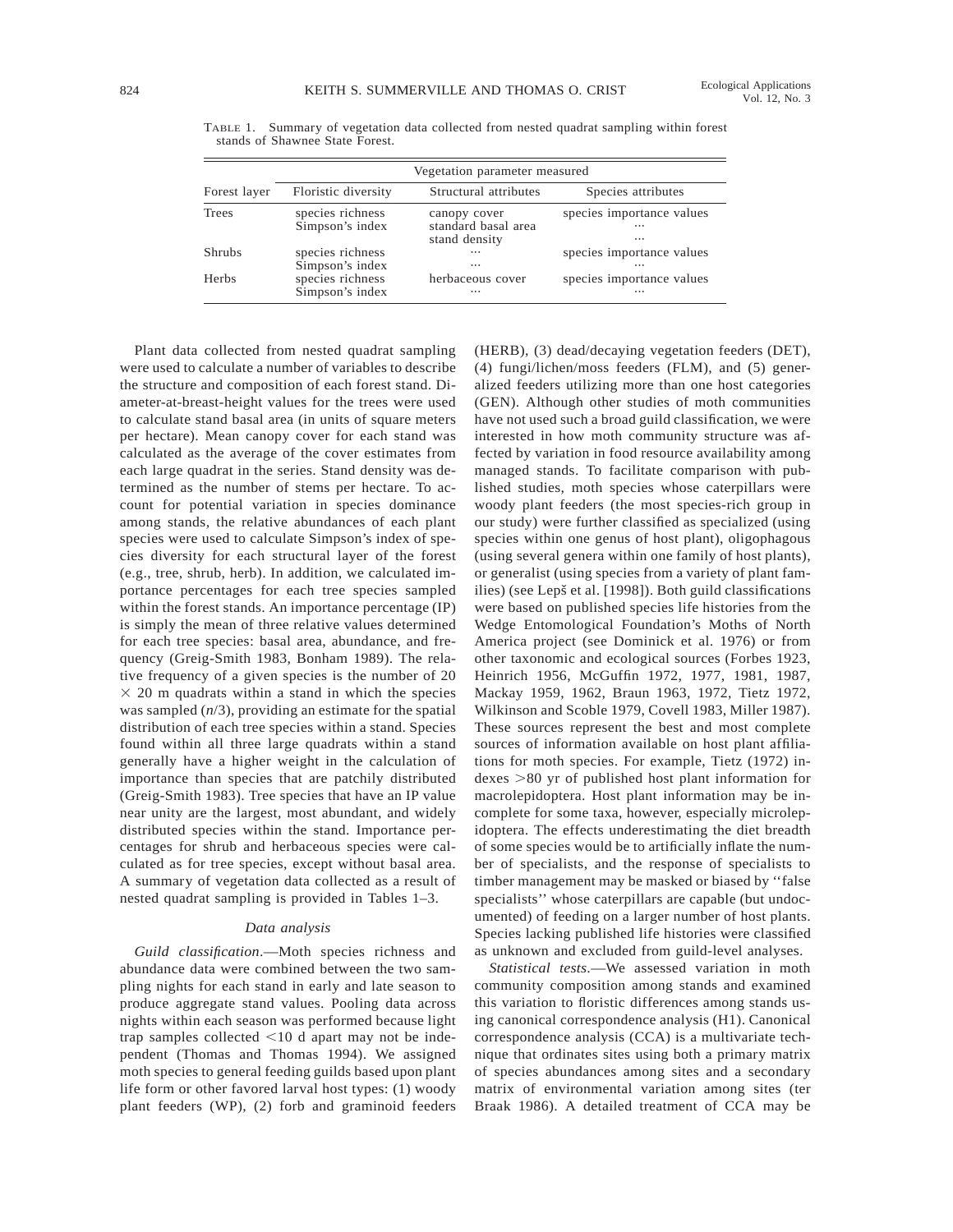|                         | Tree community composition |               |             |             |  |
|-------------------------|----------------------------|---------------|-------------|-------------|--|
| Tree species†           | Clear-cut                  | Selective cut | Unlogged    | Wilderness  |  |
| Liriodendron tulipifera | 0.264(0.03)                | 0.181(0.09)   | 0.163(0.05) | 0.086(0.01) |  |
| Prunus serotina         | 0.200(0.05)                | 0.090(0.04)   | 0.000(0.00) | 0.000(0.00) |  |
| Acer rubrum             | 0.149(0.04)                | 0.252(0.09)   | 0.125(0.05) | 0.178(0.02) |  |
| Robinia pseudoacacia    | 0.075(0.02)                | 0.007(0.01)   | 0.000(0.00) | 0.000(0.00) |  |
| Sassafras albidum       | 0.066(0.02)                | 0.020(0.02)   | 0.016(0.02) | 0.043(0.05) |  |
| Quercus velutina        | 0.049(0.04)                | 0.075(0.03)   | 0.178(0.06) | 0.081(0.04) |  |
| Quercus montana         | 0.039(0.04)                | 0.077(0.10)   | 0.183(0.07) | 0.086(0.10) |  |
| Tilia americana         | 0.036(0.01)                | 0.022(0.04)   | 0.007(0.01) | 0.030(0.04) |  |
| Nyssa sylvatica         | 0.033(0.03)                | 0.059(0.03)   | 0.050(0.04) | 0.039(0.03) |  |
| Fraxinus americana      | 0.030(0.02)                | 0.021(0.02)   | 0.000(0.00) | 0.009(0.02) |  |
| <i>Crataegus sp.</i>    | 0.028(0.02)                | 0.000(0.00)   | 0.000(0.00) | 0.000(0.00) |  |
| Quercus alba            | 0.016(0.01)                | 0.075(0.05)   | 0.118(0.05) | 0.163(0.03) |  |
| Rhus glabra             | 0.013(0.01)                | 0.000(0.00)   | 0.000(0.00) | 0.000(0.00) |  |
| Cercis canadensis       | 0.007(0.12)                | 0.000(0.00)   | 0.000(0.00) | 0.000(0.00) |  |
| Carya glabra            | 0.000(0.00)                | 0.013(0.02)   | 0.014(0.02) | 0.036(0.01) |  |
| Carya ovata             | 0.000(0.00)                | 0.000(0.00)   | 0.029(0.03) | 0.014(0.02) |  |
| Carya tomentosa         | 0.000(0.00)                | 0.046(0.03)   | 0.049(0.03) | 0.095(0.05) |  |
| Cornus florida          | 0.000(0.00)                | 0.007(0.01)   | 0.000(0.00) | 0.013(0.02) |  |
| Fagus gradifolia        | 0.00(0.00)                 | 0.000(0.00)   | 0.000(0.00) | 0.024(0.03) |  |
| Juglans nigra           | 0.000(0.00)                | 0.000(0.00)   | 0.000(0.00) | 0.020(0.02) |  |
| Quercus coccinea        | 0.000(0.00)                | 0.000(0.00)   | 0.000(0.00) | 0.010(0.01) |  |
| Quercus muehlenbergii   | 0.000(0.00)                | 0.047(0.05)   | 0.017(0.02) | 0.036(0.02) |  |
| Quercus rubra           | 0.000(0.00)                | 0.009(0.01)   | 0.050(0.05) | 0.025(0.03) |  |
| Ulmus rubra             | 0.000(0.00)                | 0.000(0.00)   | 0.000(0.00) | 0.010(0.01) |  |

TABLE 2. Observed variation in tree species composition (i.e., ''importance'') among forest stands differing in timber management. Values reported are mean importance (1 SD).

*Notes:* Four replicate stands were allocated to each level of harvest technique. Tree species are arranged according to decreasing importance relative to the clear-cut treatment. Oaks and hickories (species marked in bold) attained a higher overall importance in less intensively managed stands.

† Nomenclature follows Braun (1961).

found in Jongman et al. (1995). Briefly, the algorithm for CCA defines linear combinations of environmental variables that maximize the separation distance between species responses on synthetic ordination axes (ter Braak 1994). In ordination space, site scores are weighted averages of species scores and are plotted in the center of the cluster of species occurring at that site. Thus, species whose scores are close to a given site point in the ordination are likely to attain a high abundance at that site. The positions of site scores in the area created by the ordination axes shows how overall community structure varies with the combination of measured environmental variables. The influence of the environmental variables on community structure can be qualitatively modeled on the ordination figure through the use of biplots, which are graphic renderings of species–environment correlations (ter Braak 1994).

We performed CCA in PC-ORD (version 4.0, MJM

Software Design 1999). To measure the overall community response to forest management regime, we combined early and late season species abundance data for each stand to produce composite stand totals (ordinations within seasons yielded similar results; K. S. Summerville and T. O. Crist, *unpublished data*). Data were log-transformed to down weight the contribution of several highly abundant species on community structure. The secondary matrix consisted of the vegetation data sampled within each stand (Table 1) and an indicator variable for drainage location to assess how spatial position within a watershed might influence lepidopteran community composition. Thus, our analysis did not directly use a variable for harvest regime, but rather indirectly examined harvest levels through variation in vegetation among stands. Because CCA may be sensitive to the ''arch-effect'' when many redundant environmental variables are used (see Jongman et al.

TABLE 3. Observed variation in structure attributes among forest stands differing in timber management. Values reported are means (1 SD).

|                                                                                   | Forest stand structure                 |                                        |                                        |                                       |
|-----------------------------------------------------------------------------------|----------------------------------------|----------------------------------------|----------------------------------------|---------------------------------------|
| Structural attribute                                                              | Clear-cut                              | Selective cut                          | Unlogged                               | Wilderness                            |
| Basal area $(m^2/ha)$<br>Tree density (no. individuals/ha)<br>Canopy cover $(\%)$ | 14.7(1.1)<br>416.5(45.1)<br>67.0(23.1) | 22.4 (4.2)<br>277.0(66.8)<br>61.2(4.8) | 44.1 (4.0)<br>237.5(31.3)<br>66.8(2.9) | 36.7(3.5)<br>302.1(40.5)<br>66.5(7.0) |

*Note:* Four replicate stands were allocated to each level of harvest techniques.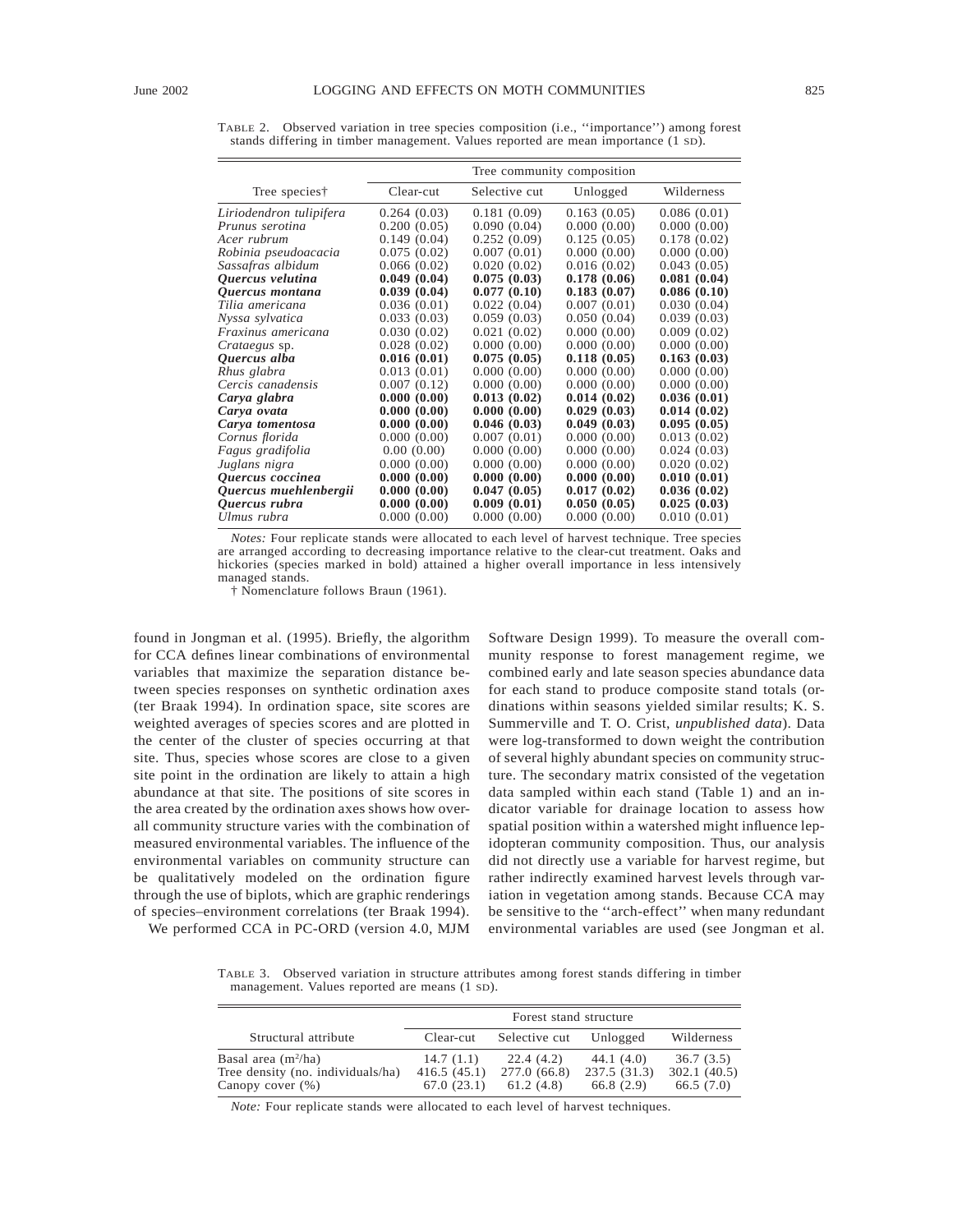1995), we removed extraneous variables through a process of backwards elimination based on preliminary CCA runs (ter Braak 1986). To assess the significance of the CCA axes, we used the Monte Carlo simulation in PC-ORD to test the hypothesis that there was no correlation between the primary and secondary matrices. We used a conservative  $r^2$  value (0.25; see ter Braak [1994]) as the minimum level of species–environment correlation for biplot display on the final CCA ordination diagram. Finally, we plotted the positions of only selected species in CCA space to determine how species of conservation or management interest were affected by logging.

Differences in species richness and abundance of forest moths among stands differing in management history were tested using a two-level nested analysis of variance (ANOVA) model (PROC GLM procedure; SAS Institute 1996). We considered harvest level (clear cut, selective cut, unlogged, or wilderness) as the main effect, drainage as nested within harvest, and stands as nested within drainage. To conduct hypothesis tests, the main effect of timber harvest was tested using drainage within harvest as the error term (''error *a*''), and drainage within harvest was tested using stand within drainage as the overall model error term (''error *b*") (Sokal and Rohlf 1995). Species abundances were log-transformed prior to analysis to stabilize variances and normalize the data. We used Tukey's post-hoc tests (Neter et al.1990) to assess differences in richness and abundance among treatments. In contrast to CCA, separate ANOVA models were used for early- and lateseason moth communities to examine temporal variation in lepidopteran species richness and abundance. Significant differences in overall species richness among forest stands were examined in more detail by testing for differences in species richness among families with  $>20$  species. Separate ANOVA models were also used to test for differences in moth species richness and abundance among forest stands within the logged compartment (H2a–c) and between unlogged stands in managed and unmanaged landscapes (H4). This approach differs from our CCA (all treatments analyzed simultaneously) in that differences between wilderness stands and unlogged stands in the managed compartment were examined independently of the other management levels. We chose these two approaches to the data analysis because the CCA was aimed at assessing overall variation in moth community composition among all forest stands, while the ANOVA models were used to quantify differences among managed stands or between managed and unmanaged landscapes. We also used the nested ANOVA model to test for differences in richness and abundance of moths assigned to one of the five general feeding guilds that we have described (H3a).

Finally, we used a log-linear model to test for differential responses to timber harvest among species that were generalist, oligophagous, or specialist con-

TABLE 4. Number of species and individuals of forest Lepidoptera sampled in Shawnee State Forest.

| Family          | No. species    | No individuals |
|-----------------|----------------|----------------|
| Apatelodidae    | 2              | 23             |
| Arctiidae       | 20             | 4399           |
| Blastobasidae   | 7              | 160            |
| Coleophoridae   | $\overline{4}$ | 10             |
| Cosmopterigidae | 5              | 54             |
| Cossidae        | $\overline{1}$ | 1              |
| Drepanidae      | $\mathbf{1}$   | 3              |
| Epiplemidae     | $\mathbf{1}$   | 31             |
| Epipyropidae    | 1              | 12             |
| Gelechiidae     | 27             | 975            |
| Geometridae     | 71             | 3087           |
| Gracillariidae  | 9              | 34             |
| Lasiocampidae   | $\overline{2}$ | 2311           |
| Limacodidae     | 13             | 108            |
| Lymantriidae    | 5              | 239            |
| Lyonetiidae     | 14             | 98             |
| Megalopigidae   | 1              | 114            |
| Mimallonidae    | 1              | 21             |
| Momphidae       | 1              | 7              |
| Nepticulidae    | $\overline{2}$ | 3              |
| Noctuidae       | 141            | 5117           |
| Notodontidae    | 23             | 1056           |
| Oecophoridae    | 17             | 245            |
| Ospostegidae    | 1              | 4              |
| Pterophoridae   | $\overline{2}$ | 23             |
| Pyralidae       | 62             | 4823           |
| Saturniidae     | 8              | 219            |
| Sessiidae       | $\mathbf{1}$   | 4              |
| Sphingidae      | $\overline{4}$ | 27             |
| Thyatiridae     | $\mathbf{1}$   | 1              |
| Tineidae        | 9              | 86             |
| Tisheriidae     | 1              | $\overline{2}$ |
| Tortricidae     | 50             | 1073           |
| Yponmeutidae    | 2              | 18             |
| Zygaenidae      | $\overline{c}$ | 397            |
| Total           | 512            | 24 7 8 5       |

*Note:* Data are arranged according to family and are listed in alphabetical order.

sumers of woody plant foliage (H3b). Numbers of generalist, oligophagous, and specialist species were analyzed in a three-way log-linear model (PROC CAT-MOD; SAS Institute 1996) that considered the main effects of harvest regime (df = 2), feeding classification (df = 2), and their interaction (df = 4). A significant interaction term would suggest that species with specialized host plant requirements were disproportionately affected by timber harvest. We developed only log-linear models for species sampled from the managed watershed.

### RESULTS

# *Effects of timber harvest on moth community composition (H1)*

A total of 512 moth species and 24 785 individuals were sampled from Shawnee State Forest in 2000 (Table 4). We found significant differences in species composition among moth communities sampled from forest stands differing in harvest regimes. Canonical correspondence analysis (CCA) grouped stands into four distinct clusters in ordination space; each cluster rep-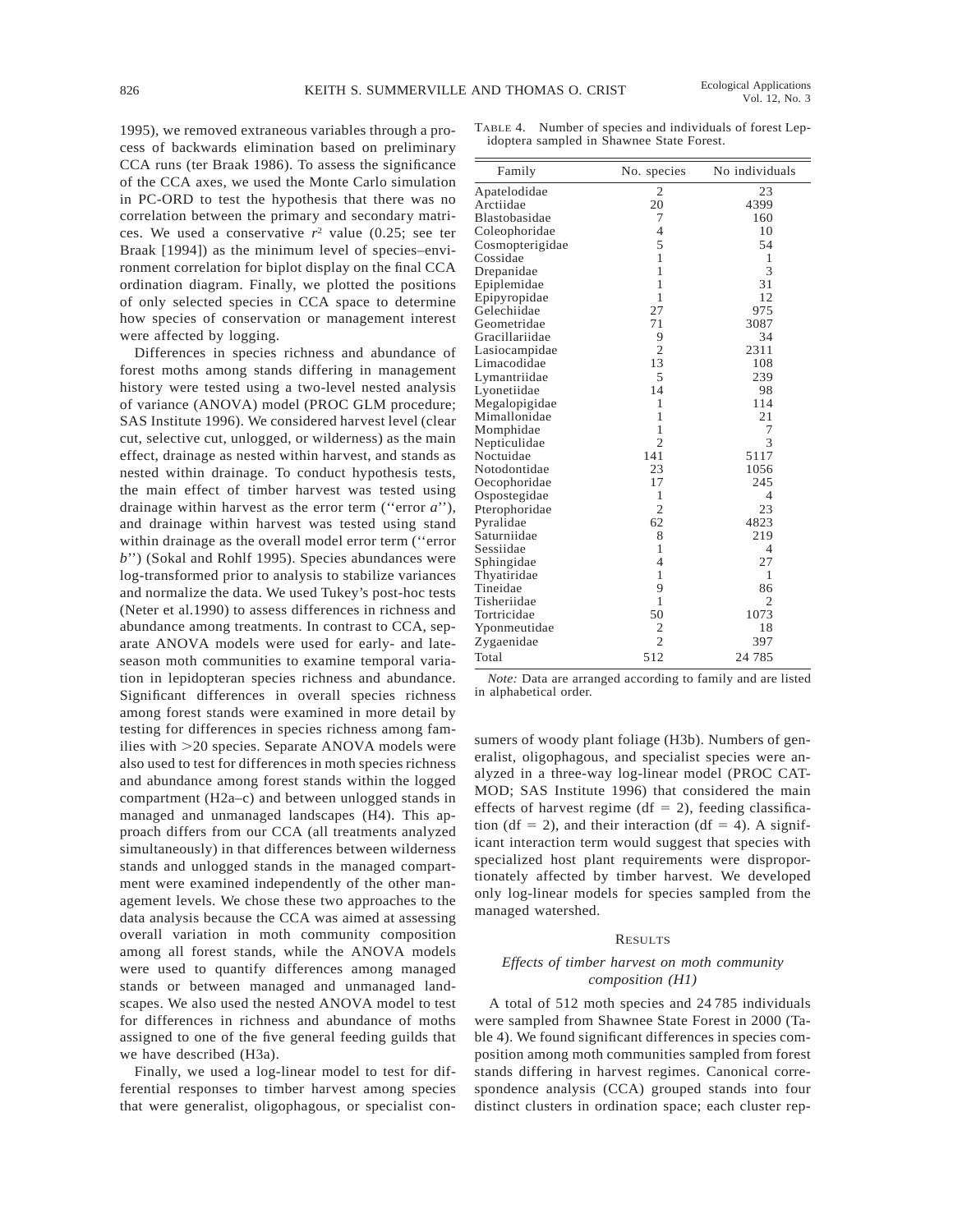

FIG. 2. Canonical correspondence analysis (CCA) of 16 forest stands in Shawnee State Forest and 513 moth species. (a) Stands clustered in ordination space according to their harvest regime. The differences among stands were correlated with five environmental variables: oak importance (Oak IP), stand basal area (Basal), Simpson's diversity of trees (TDIV), drainage identity, and cherry importance (Cherry IP). (b) Species–environment relationships depicted in ordination space. Species abbreviations are as follows: *Ant pol, Antheraea polyphemus; Cra pal, Crambidia pallida; Cat vid, Catocala vidua; Cat mic, Catocala micronympha; Lop lab, Lophosis labeculata; Acr* spp., *Acrobasis* species complex; *Act lun, Actias luna; Lop car, Lophocampa caryae; Euz ost, Euzophera osticolorella; Mal ame, Malacosoma americanum; Pty per, Ptychloma peritana; Cra agi, Crambus agitatellus; Cat ult, Catocala ultronia; Eup ben, Euplexia benesimilis.*

resenting stands harvested using similar extraction techniques (Fig. 2a). The canonical eigenvalues of the first three ordination axes were significant ( $P < 0.05$ ), and the overall CCA (first 3 axes) explained  $\sim$ 30% of the total variance among the forest moth communities (Table 5). Five environmental variables contributed to the separation of moth communities in ordination space: oak importance (Oak IP, calculated as the sum of individual oak species' importance values; Table 2), stand basal area (SBA; Table 3), tree diversity (TDIV, Simpson's index for tree species diversity), cherry importance (Cherry IP; Table 2), and drainage identity (an indicator of the spatial position of each drainage within the watersheds) ( $r^2 > 0.25$ ). Of these variables, Oak IP, SBA, and Cherry IP appeared to differentiate among stands within the logged watershed. In general, unlogged stands had a larger basal area and were dominated by oaks and, to a lesser degree, hickories (e.g., *Quercus velutina*, *Q. alba*, *Q. montana*, *Carya* spp.; Tables 2 and 3), whereas recently clear-cut stands contained smaller trees and a greater importance of early successional species (e.g., black cherry, *Prunus serotina*; sassafras, *Sassafras albidum*; Tables 2 and 3). The variables TDIV and drainage identity were correlated with axis 2, and represent interstand heterogeneity in floristic composition and landscape position (e.g., managed vs. unmanaged watershed; Fig. 2a). The use of drainage identity in the CCA may have led to a greater separation in moth community composition between stands located in different watersheds (wilderness and unlogged stands). As a check, we also performed a detrended correspondence analysis (DCA) to determine how moth community composition alone varied across all 16 stands (analysis not shown). Even though DCA does not incorporate vegetation and spatial variables, the analysis still separated the 16 stands into four separate clusters, each corresponding to individual management treatments. In the CCA, interstand heterogeneity in moth communities appeared the most significant for unlogged and clear-cut stands in the managed watershed because the site scores for the selectively logged and wilderness stands were highly clustered in ordination space. Finally, the central position of the site scores for the selectively logged stands on the CCA diagram suggests that forest patches managed under this harvest regime contain a mixture of moth species

TABLE 5. Summary of the canonical correspondence analysis (CCA) of moth communities sampled in Shawnee State Forest, Ohio.

| Ordination<br>axis | Eigen-<br>value | Variance<br>explained<br>by axis $(\%)$ | Cumulative<br>variance<br>explained<br>(% ) | P     |
|--------------------|-----------------|-----------------------------------------|---------------------------------------------|-------|
| Axis 1             | 0.168           | 13.4                                    | 13.4                                        | 0.001 |
| Axis 2             | 0.101           | 8.1                                     | 21.5                                        | 0.033 |
| Axis $3$           | 0.091           | 7.2                                     | 28.7                                        | 0.045 |

*Notes:* The canonical eigenvalue was 0.360. The first three ordination axes had significant canonical eigenvalues (as determined by a Monte Carlo test), and the overall CCA explained 29% of the total variance in month communities among forest stands managed with different timber harvest regimes. Results of CCA are shown in Fig. 2; *P* values are based on the proportion of 1000 Monte Carlo simulations with eigenvalue greater than the observed eigenvalue.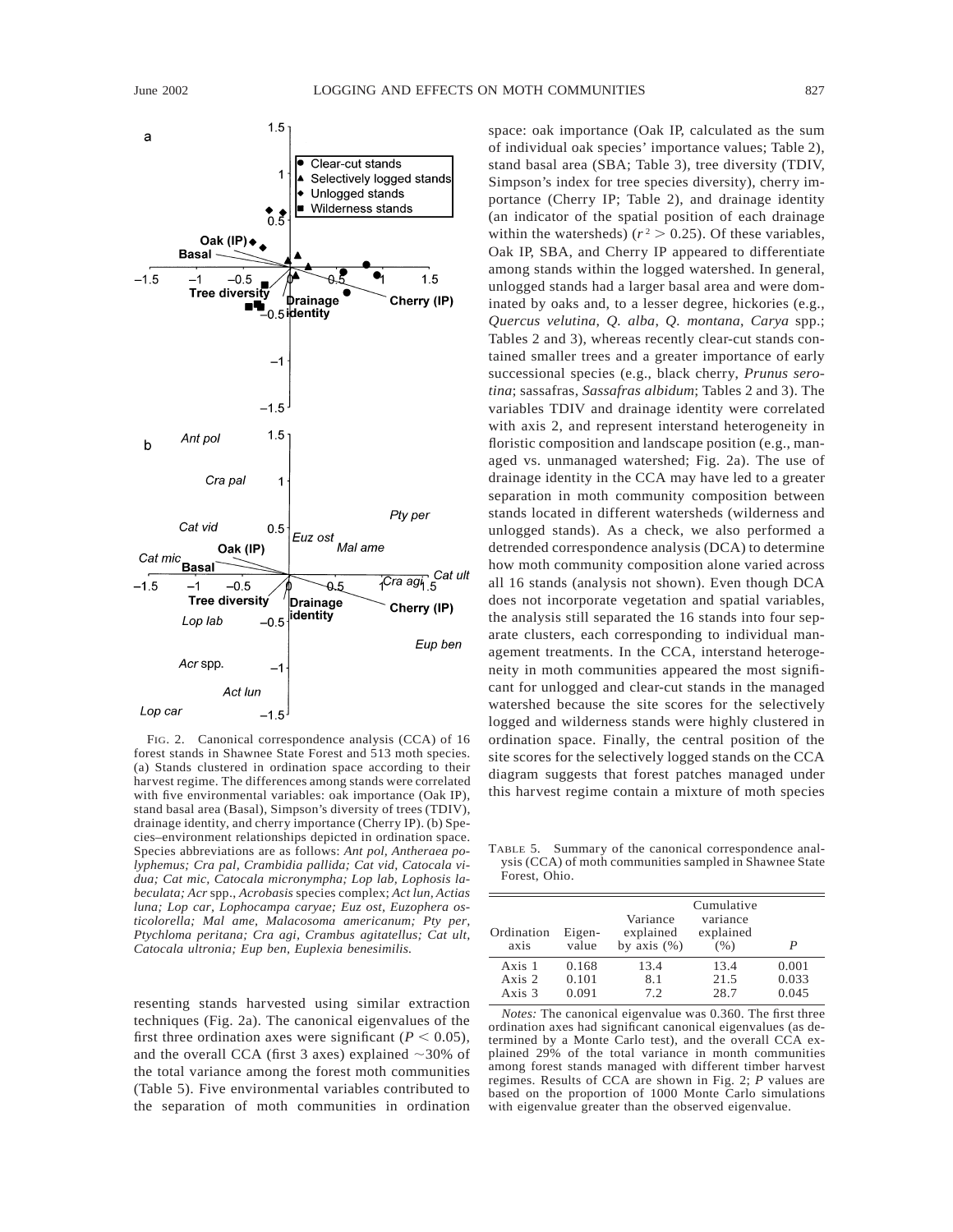TABLE 6. Two-level nested ANOVA for differences in mean species richness and log-transformed abundance of Lepidoptera sampled in 12 stands within a watershed managed for timber production.

|                     | Harvest (df = 2) |            | Drainage(harvest)<br>$(df = 3) (error a)$ | Stand<br>(drainage)<br>$(df = 6)$<br>(error b) |           |
|---------------------|------------------|------------|-------------------------------------------|------------------------------------------------|-----------|
| Variable            | <b>MS</b>        | F          | <b>MS</b>                                 | $\overline{F}$                                 | <b>MS</b> |
| Community responses |                  |            |                                           |                                                |           |
| Species richness    |                  |            |                                           |                                                |           |
| Early               | 1439.6           | $17.33*$   | 83.10                                     | 1.82                                           | 45.75     |
| Late                | 937.3            | 16.66*     | 56.25                                     | 0.41                                           | 137.58    |
| Abundance           |                  |            |                                           |                                                |           |
| Early               | 0.31             | 0.75       | 0.042                                     | 1.08                                           | 0.039     |
| Late                | 0.64             | $10.31*$   | 0.062                                     | 1.89                                           | 0.033     |
| Family responses    |                  |            |                                           |                                                |           |
| Arctiidae           |                  |            |                                           |                                                |           |
| Early               | 25.08            | $16.72*$   | 1.50                                      | 1.12                                           | 1.33      |
| Late                | 0.58             | 3.50       | 0.17                                      | 0.50                                           | 0.33      |
| Gelechiidae         |                  |            |                                           |                                                |           |
| Early               | 1.00             | 0.44       | 2.25                                      | 1.80                                           | 1.25      |
| Late                | 2.25             | 1.04       | 2.17                                      | 2.60                                           | 0.84      |
| Geometridae         |                  |            |                                           |                                                |           |
| Early               | 69.33            | 5.82*      | 13.58                                     | 1.14                                           | 11.91     |
| Late                | 26.08            | 8.06       | 3.08                                      | 0.39                                           | 7.91      |
| Noctuidae           |                  |            |                                           |                                                |           |
| Early               | 28.00            | 0.65       | 42.91                                     | $9.36*$                                        | 4.58      |
| Late                | 300.1            | 51.44**    | 5.83                                      | 0.39                                           | 15.0      |
| Notodontidae        |                  |            |                                           |                                                |           |
| Early               | 52.58            | $126.2***$ | 0.42                                      | 0.11                                           | 3.75      |
| Late                | 66.08            | 396.5****  | 0.17                                      | 0.20                                           | 0.83      |
| Pyralidae           |                  |            |                                           |                                                |           |
| Early               | 13.58            | 3.33       | 4.08                                      | 0.62                                           | 6.58      |
| Late                | 6.75             | 0.60       | 11.16                                     | 2.09                                           | 5.33      |
| Tortricidae         |                  |            |                                           |                                                |           |
| Early               | 1.00             | 0.60       | 1.67                                      | 0.59                                           | 2.83      |
| Late                | 5.25             | 0.56       | 9.42                                      | 1.92                                           | 4.92      |

 $Notes:$  Differences in mean species richness for families with  $>$ 20 species were also analyzed to assess whether particular groups responded differently to harvest. Error *a* was used as the denominator in the *F* statistic to test the main effect of harvest. Error *b* was used to test the nested effect of Drainage(harvest) (see Sokal and Rohlf 1995).

 $* P < 0.05; * P < 0.01; *** P < 0.001; **** P < 0.0001.$ 

that are characteristic of both unlogged and clear-cut forest patches.

The CCA also allowed us to examine patterns in species dominance among forest moth communities (Fig. 2b). Moth communities in clear-cut stands were composed of species with caterpillars that prefer early successional tree species. For example, larvae of *Catocala ultronia* and *Malacosoma americanum* prefer feeding on leaves of *Prunus* spp., and the scores of these species grouped near the site scores of the clearcut stands in ordination space. In addition, generalist consumers of herbaceous vegetation such as *Crambus agitatellis*, *Ptycholma peritana*, and *Euplexia benesimilis* attained their highest abundance in clear-cut stands. In contrast, unlogged and wilderness stands were dominated by: (1) *Quercus* and *Carya* phytophages (e.g., *Catocala micronympha*, *Catocala vidua*, *Acrobasis* spp. complex [*stigmella, paliolella, caryae, kearfotella, demotella*], *Lophocampa caryae*), (2) acorn seed predators (e.g., *Blastobasis glandulella*), and (3) fungi or lichen feeders (e.g., *Crambidia pallida*). Furthermore, large-bodied saturniid species (*Actias luna*, *Antheraea polyphemus*) were almost exclusively found in unlogged or selectively cut stands. Finally, several potentially rare species in Ohio (e.g., *Lophosis labeculata*, a geometrid immigrant from southern states) were only found in wilderness stands (Fig. 2b). Thus, the CCA suggests that variation in moth community composition can be explained, in part, by species' responses to changes in host plant availability following logging.

# *Effects of timber harvest on moth species richness and abundance (H2a–c)*

Nested ANOVA models showed that overall species richness and abundance of forest Lepidoptera differed among stands in the managed watershed (Table 6). In the early season, significantly higher species richness was observed in unlogged stands compared to selectively logged or clear-cut stands (Fig. 3a). By the late season, however, richness differences between selectively logged and unlogged stands had disappeared,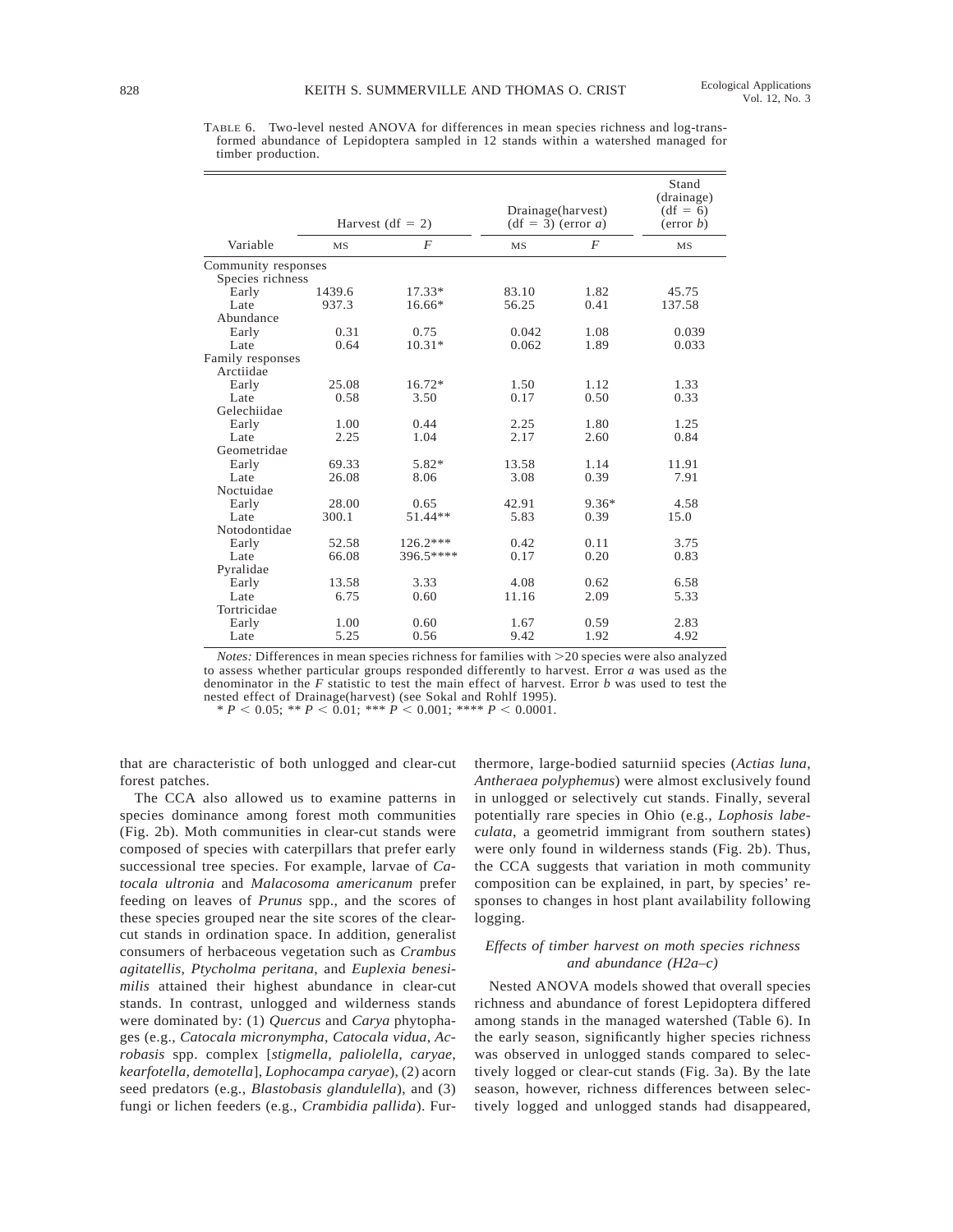

FIG. 3. Responses of (a) moth species richness and (b) abundance of moths to timber harvest  $(+1 \text{ sE})$ . Community response varied with intensity of the harvest regime and season. Means with different letters are significantly different (Tukey's post hoc tests,  $P < 0.05$ ).

with clear-cut stands still having significantly fewer species (Fig. 3a). Among moth families with  $\geq 20$  species, species richness of Arctiidae, Geometridae, Noctuidae, and Notodontidae did not differ between unlogged or selectively logged stands, but was significantly lower in clear-cut stands (depending on season, see Table 6). The difference for notodontids was the most disparate; unlogged and selectively logged stands contained, on average, three to four times as many species as clear-cut stands. The nested effect of drainages within harvest regime was nonsignificant in mod-



FIG. 4. Differences in mean abundance  $(+1 \text{ s})$  of two potentially injurious moth species, *Malacosoma americanum* (Lasiocampidae) and *Herculia olinalis* (Pyralidae). Recovering clear-cuts supported large populations of *M. americanum*, whereas unlogged stands contained larger populations of the oak feeder, *H. olinalis*. Means with different letters are significantly different (Tukey's post hoc tests,  $P < 0.05$ ).

els except early season richness of Noctuidae (Table 6), suggesting that spatial differences in species richness apart from harvest regimes were relatively minor for all but a few moth taxa. Finally, the effects of logging on moth abundance were significant only for the late season community when significantly fewer individuals were sampled in the clear-cut compared to selectively logged or unlogged stands (Fig. 3b, Table 6).

Two of the most abundant and potentially defoliating species differed in their responses to timber harvest (Table 7). First, *Malacosoma americanum* (Lasiocampidae: eastern tent caterpillar) was significantly more abundant in clear-cut stands (Fig. 4), a result supported by the concordant placement of this species' favored host plant (black cherry) on the CCA ordination. Stands managed less intensively contained roughly half as

TABLE 7. Two-level nested ANOVA for differences in mean log-transformed abundances of four species whose caterpillars are considered economically injurious.

|                       | Harvest (df = 2) |          |      | Drainage(harvest)<br>$(df = 3) (error a)$ |           |
|-----------------------|------------------|----------|------|-------------------------------------------|-----------|
| <b>Species</b>        | <b>MS</b>        |          | MS   | F                                         | <b>MS</b> |
| Malacosoma americanum | 2.14             | $9.07*$  | 0.24 | 0.24                                      | 0.267     |
| Herculia olinalis     | 4.02             | $31.9**$ | 0.19 | 0.14                                      | 0.192     |
| Itame pustularia      | 0.31             | 0.70     | 0.43 | 2.26                                      | 1.02      |
| Dichomeris ligulella  | 1.00             | 0.29     | 3.48 | 3.48                                      | 3.42      |

*Notes:* Timber harvesting within a forested watershed significantly affected population sizes of two species: *Malacosoma americanum* (Lasiocampidae) and *Herculia olinalis* (Pyralidae). Error *a* was used as the denominator in the *F* statistic to test the main effect of harvest. Error *b* was used to test the nested effect of Drainage(harvest) (see Sokal and Rohlf 1995).

 $P < 0.05$ ; \*\* $P < 0.01$ .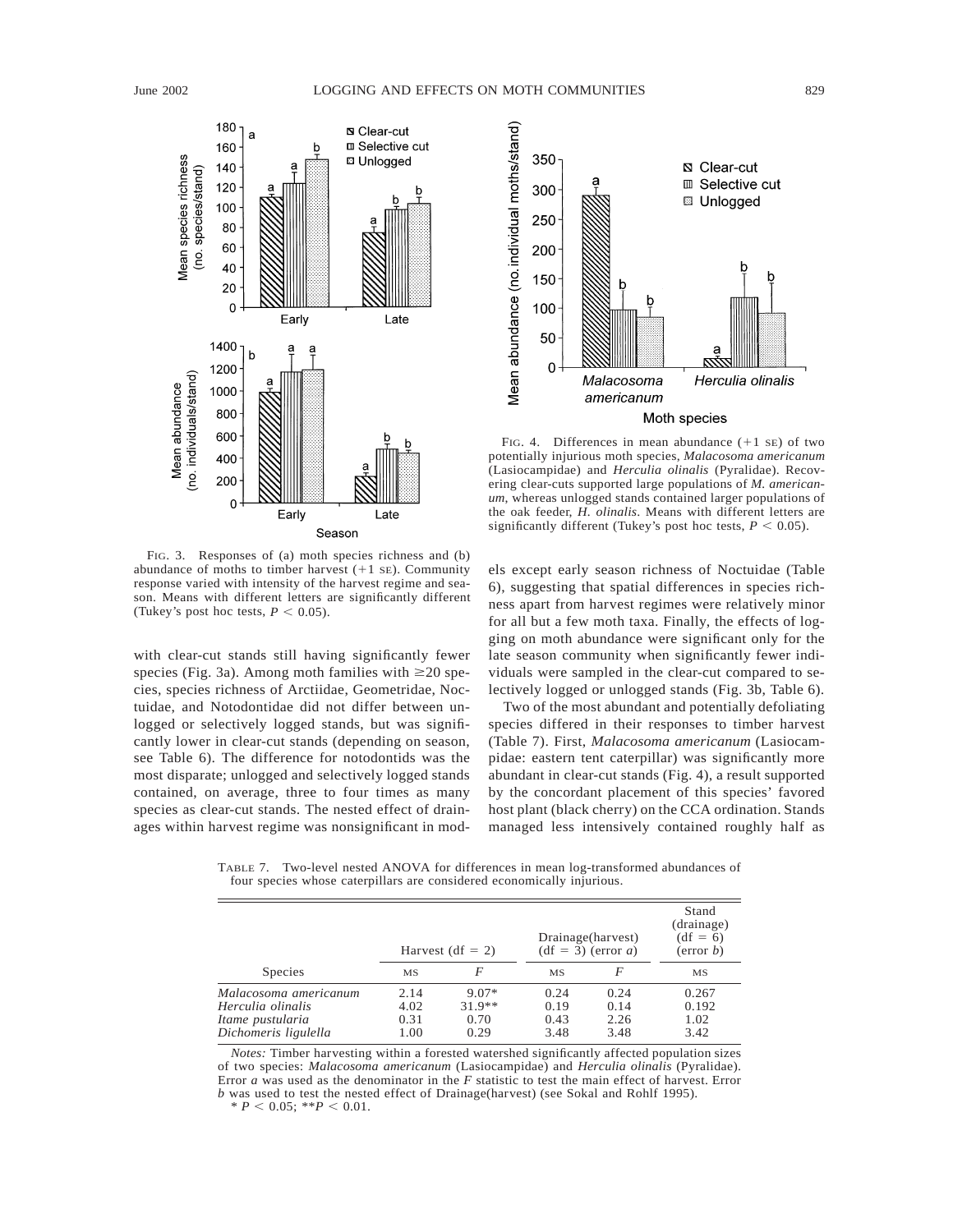|                                                                          | Harvest (df = 2)                  |                                        | Drainage(harvest)<br>$(df = 3) (error a)$ | Stand<br>(drainage)<br>$(df = 6)$<br>(error b) |                                 |
|--------------------------------------------------------------------------|-----------------------------------|----------------------------------------|-------------------------------------------|------------------------------------------------|---------------------------------|
| Guild                                                                    | <b>MS</b>                         | F                                      | <b>MS</b>                                 | F                                              | <b>MS</b>                       |
| <b>WP</b>                                                                |                                   |                                        |                                           |                                                |                                 |
| Richness, early<br>Richness, late<br>Abundance, early<br>Abundance, late | 589.75<br>412.75<br>0.021<br>1.22 | 51.28**<br>$67.85**$<br>0.48<br>11.48* | 11.5<br>6.08<br>0.41<br>0.11              | 1.28<br>0.14<br>0.61<br>1.64                   | 9.00<br>44.75<br>0.067<br>0.28  |
| <b>HERB</b>                                                              |                                   |                                        |                                           |                                                |                                 |
| Richness, early<br>Richness, late<br>Abundance, early<br>Abundance, late | 6.33<br>7.00<br>0.036<br>0.042    | 0.77<br>0.51<br>0.76<br>0.40           | 8.25<br>13.67<br>0.034<br>0.10            | 0.73<br>0.87<br>0.75<br>0.90                   | 11.25<br>15.66<br>0.031<br>0.11 |
| <b>DET</b>                                                               |                                   |                                        |                                           |                                                |                                 |
| Richness, early<br>Richness, late<br>Abundance, early<br>Abundance, late | 25.08<br>16.08<br>0.48<br>0.076   | 7.34<br>21.44*<br>2.14<br>0.23         | 3.42<br>0.75<br>0.23<br>0.37              | 1.41<br>1.00<br>3.72<br>28.33***               | 2.41<br>0.75<br>0.061<br>0.012  |
| FLM                                                                      |                                   |                                        |                                           |                                                |                                 |
| Richness, early<br>Richness, late<br>Abundance, early<br>Abundance, late | 15.75<br>3.25<br>1.67<br>3.19     | $21.00*$<br>4.33<br>$8.24*$<br>53.43** | 0.75<br>0.75<br>0.201<br>0.059            | 1.00<br>0.33<br>1.14<br>0.39                   | 0.75<br>2.25<br>0.41<br>0.15    |
| <b>GEN</b>                                                               |                                   |                                        |                                           |                                                |                                 |
| Richness, early<br>Richness, late<br>Abundance, early<br>Abundance, late | 5.25<br>7.00<br>0.14<br>0.076     | 1.17<br>1.12<br>0.67<br>0.46           | 4.50<br>6.25<br>0.21<br>0.16              | 0.87<br>1.47<br>1.13<br>1.47                   | 5.17<br>4.25<br>0.19<br>0.11    |

TABLE 8. Two-level nested ANOVA for differences in mean species richness and log-transformed abundances of Lepidoptera classified into five feeding guilds (based on caterpillar host plant preference, see *Methods: Data analysis: Guild classification* for details).

*Notes:* The effects of timber harvest were analyzed separately for early and late sampling periods. Guild designations are as follows: WP, woody plant feeders; HERB, herbaceous plant feeders; DET, detritivores; FLM, fungi, lichen, or moss feeders; GEN, generalist feeders utilizing at least two of the five resource classes. Error *a* was used as the denominator in the *F* statistic to test the main effect of harvest. Error *b* was used to test the nested effect of Drainage(harvest) (see Sokal and Rohlf 1995).

 $* \, P \leq 0.05;$   $* \, P \leq 0.01;$   $* \, * \, P \leq 0.001.$ 

many individuals. In contrast, the specialist oak feeder *Herculia olinalis* (Pyralidae) was sampled at very low abundance in clear-cut stands. Selectively logged and unlogged stands contained  $>10$  times as many individuals of this potentially damaging oak feeder (Fig. 4). Finally, two other abundant species, *Itame pustularia* (Geometridae: lesser maple spanworm moth) and *Dichomeris ligulella* (Gelechiidae: palmerworm moth), did not vary in abundance among forest stands (Table 7). Therefore, the postharvest response of economically damaging moths appeared to track changes in host tree importance; species attained their highest density in stands dominated by their host tree. Abundances were similar across harvest regimes for those moth species whose host trees were unaffected by logging (see Table 2). For example, *I. pustularia* feeds on *Acer* spp. (maples), which did appear to significantly vary in importance across harvest regimes (Table 2).

# *Effects of timber harvest on guild diversity of forest moths (H3a–b)*

The differences in overall moth species richness, abundance, and community composition were largely driven by a changes within a few feeding guilds (Table 8). Woody foliage feeders (WP), detritivores, and fungi/lichen/moss feeders (FLM) had significantly higher species richness (Fig. 5a, b) and abundance (for WP and FLM guilds) in unlogged or selectively logged stands compared to the clear-cuts. Differences in woody foliage feeders showed the same phenological variation as total species richness: unlogged stands had the highest species richness in the early season (Fig. 5a), but no difference was apparent between unlogged and selectively cut stands in the late season (Fig. 5b). No differences in richness or abundance were observed among generalist feeders or species with caterpillars that feed on herbaceous vegetation (Table 8). A single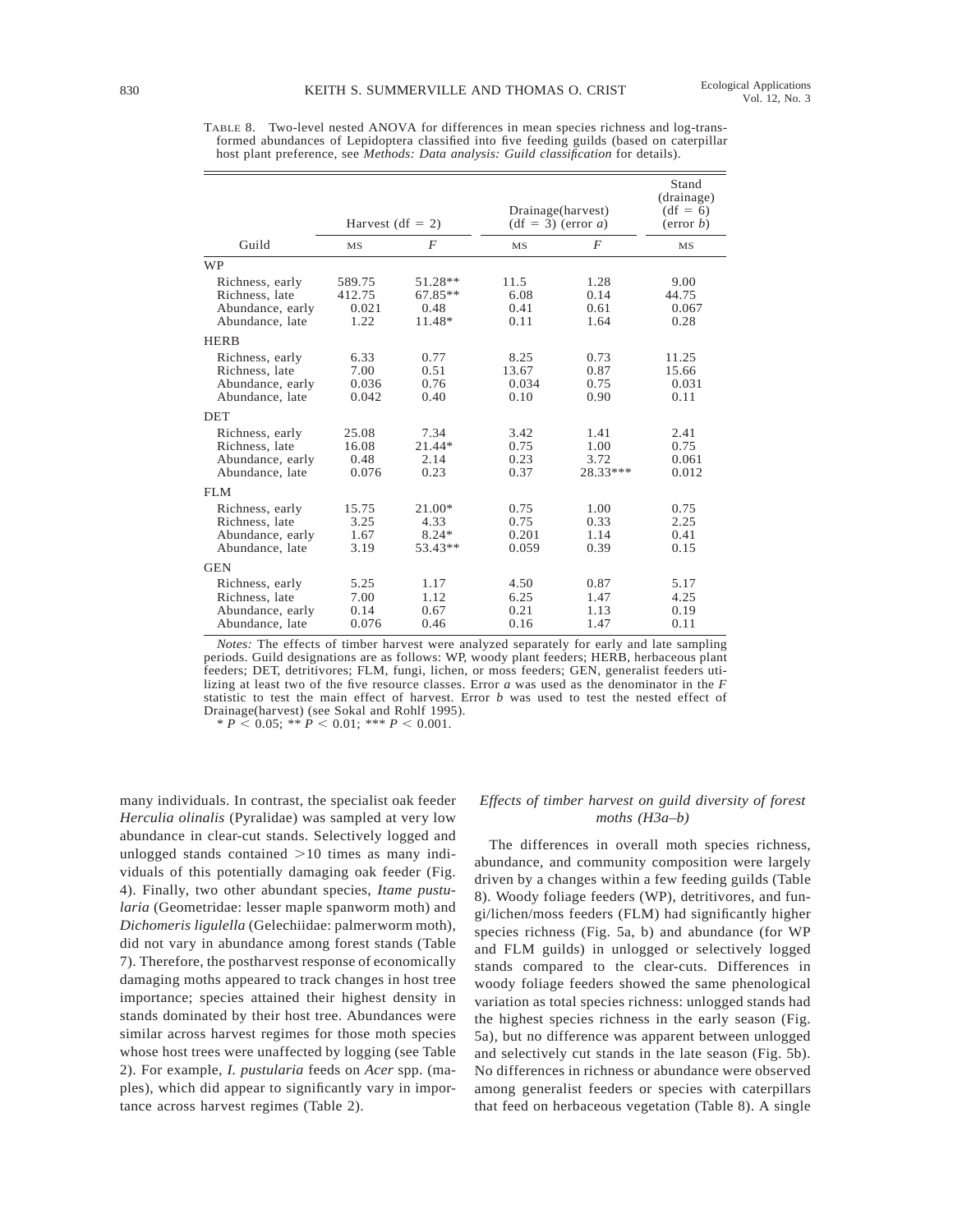significant effect of drainage was observed for the abundance of detritivores in the late season (Table 8). Thus, the significant differences in the total species richness of moth communities result from a decline in the number of species exploiting woody vegetation, detritus, or encrusting flora (e.g., lichens) in stands recovering from timber harvest.

Log-linear models of the response of woody foliage feeders to timber harvest did not support the prediction that specialists would be disproportionately affected by logging. As with the nested ANOVAs, log-linear models demonstrated that timber harvest significantly reduced the number of woody plant feeders ( $\chi^2 = 6.14$ ,  $P < 0.05$ ). The main effect of guild classification was also significant ( $\chi^2$  = 34.91, *P* < 0.0001), and resulted from the fact that most woody plant feeders were either generalists or specialists (few oligophages). The interaction between timber harvest and guild classification, however, was not significant ( $\chi^2 = 0.51$ ,  $P > 0.50$ ), suggesting that specialization on a single genus of host plant did not result in a greater influence of logging. The same conclusion emerged when we restricted our analyses to species feeding on oaks. This log-linear model produced significant main effects of timber harvest ( $\chi^2$  = 7.84, *P* < 0.01) and guild classification ( $\chi^2$  $= 72.68, P < 0.0001$ , but the interaction term was not significant ( $\chi^2$  = 4.40, *P* > 0.10). Clearly, timber harvest significantly reduced the number of oak feeders utilizing forest stands, but species specializing on oaks were not disproportionately affected by logging.

# *Effects of landscape context on moth community composition and diversity (H4)*

In contrast to harvested stands within the managed watershed, we found little evidence for differences in overall moth biodiversity between unlogged stands occurring in different landscape contexts. We found no significant differences in overall species richness, abundance, and guild composition between unlogged and wilderness stands in either early or late sampling seasons (analyses not shown, but models were similar to those in Tables 5 and 7,  $P > 0.15$  for tests of significance). Furthermore, there was no difference in the abundance of the four potentially defoliating species (see Table 7) between unlogged stands in managed and wilderness watersheds. Together, with the CCA (Fig. 2a, b), these results suggest that community composition may differ between unlogged stands in managed and wilderness areas, but this landscape context does not significantly influence overall species or guild diversity.

#### **DISCUSSION**

Forest stands with different levels of timber harvest differed substantially in lepidopteran community composition, species richness and abundance, and guild structure. Whereas community composition changed across all three levels of timber harvest, the effects of



FIG. 5. Variation in species richness of moths  $(+1 \text{ s})$  in five feeding guilds sampled in stands recovering from different timber harvest regimes. Feeding guilds are defined as follows: FLM, fungi/lichen/mosses; DET, detritivores; GEN, generalists; HERB, graminoid or forbs; WP, woody plants (see *Methods: Data analysis: Guild classification*). Data are presented for (a) early and (b) late season. Means with different letters are significantly different (Tukey's post hoc tests,  $P < 0.05$ ).

logging on species richness of forest moths were most pronounced for stands recovering from a clear-cut. Thus, our results support the observations of Hamer et al. (1997), Willott (1999), Hamer and Hill (2000), and Lewis (2001), in which logging disturbances in tropical systems appear to have a threshold effect on faunal species richness when the scale of sampling is large (e.g., watersheds). Because the intensity of timber extraction from a stand is correlated with the displacement of the stand along a seral gradient (Grieser-Jones 1997), the presence of this threshold may have a mechanistic explanation. Clear-cutting resets the successional trajectory of a stand, and early seral communities are typically impoverished for Lepidoptera (Southwood et al. 1979, Steffan-Dewenter and Tscharntke 1997). A threshold is observed because moth species richness is diminished only when the overall floristic composition of the forest habitat is significantly dis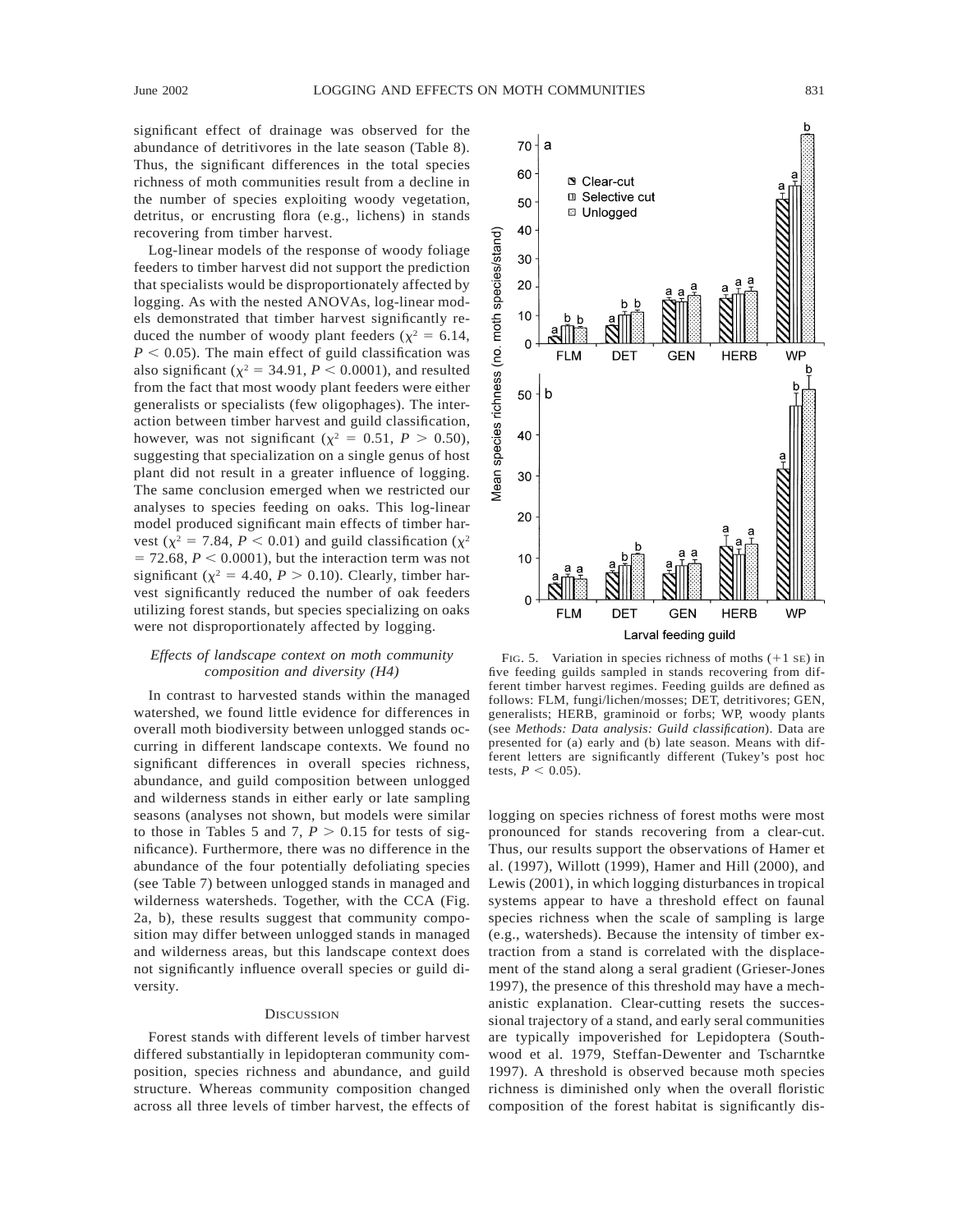placed from the initial assemblage (Intachat et al. 1997). Furthermore, because clear-cuts in Shawnee State Forest regenerate as mixed stands of red maple (*Acer rubrum*), yellow poplar (*Liriodendron tulipiferum*), and black cherry (*Prunus serotina*; Table 2), significant reduction in woody foliage feeding moths may be linked to a reduced diversity of host tree species within recovering patches (Neuvonen and Niemelä 1981).

In contrast to clear-cutting, selective cuts do not alter a forest from its predisturbance seral stage as significantly as a clear-cutting. Rather, selective logging creates gaps of varying size, mimicking (but not replicating) natural gap dynamics within forest stands (Smith et al. 1997, Willott 1999). Both natural and silvicultural gaps alter local light and microclimate attributes of forest patches and frequently serve to release understory species from arrested growth (Runkle 1982, 1991, Grieser-Jones 1997). Compared to natural gap dynamics, however, selective timber harvest typically singles out one or two genera for removal (e.g., *Quercus*, *Liriodendron*; Smith et al. 1997; W. Oney, *personal communication*) and usually occurs at different time intervals and stand locations. Thus, selective logging favors an increase in understory diversity and tree regeneration, but also changes crown dominance patterns compared to uncut stands. In Shawnee State Forest, selectively cut stands were generally similar to unlogged stands in terms of moth species richness, abundance, or guild diversity. Community composition of moths, however, differed between the two treatments. We suggest that a species replacement process may occur following selective timber harvest because (1) particular tree species are removed from forest stands, reducing host plant availability for some species, and (2) understory saplings and opportunistic forbs rapidly exploit gaps creating habitat for colonization by new moth species. Thus, selectively logged stands contained a mixture of moth and tree species characteristic of both unlogged and clear-cut stands (Table 2, Fig. 2a, b).

Aside from broad changes in community composition, logging significantly influenced individual species dynamics. For *M. americanum* and *H. olinalis*, abundance appeared to be correlated with host plant occurrence. Thus, clear-cuts contained large populations of the cherry feeder *M. americanum* and small populations of the oak feeder *H. olinalis*. Improvement cutting to remove cherry from recovering clear-cuts is one potential mechanism for managing *M. americanum* outbreaks (see Fitzgerald [1995]), but selective logging of damaged oaks appeared to have little affect on *H. olinalis* populations. The management of a forested landscape as a heterogeneous mosaic effectively isolates even-aged stands from one another, so that natural enemies of certain pests (e.g., parasitoids) may have difficulty in tracking local outbreaks (Roland and Taylor 1997). In addition to host plant occurrence (i.e., quantity), moth species dynamics are frequently modified by variation in host plant quality, which changes on a species-specific basis throughout forest regeneration (Price et al. 1995, Ostaff and Quiring 2000). Finally, changes in species distribution or population size in response to disturbance have yet to be examined for those species with caterpillars that use food sources other than plants (i.e., lichenivores, detritivores), but may be attributable to postlogging changes in microclimate, light regime, or litter availability (e.g., Rolstad et al. 2001).

Forest moth communities are also influenced by broad-scale variation in floristic composition and the spatial heterogeneity of plant communities (Robinson and Tuck 1993, Radeloff et al. 2000, Summerville et al. 2001). In our study, moth community composition of unlogged stands in a managed watershed differed from community composition in wilderness stands in an unmanaged watershed. Our experimental design lacks the replication of watersheds necessary for strong inferences on broad-scale patterns, but several alternative processes might be responsible. First, community divergence with increasing geographic distance (e.g., distance decay) is an inevitable consequence of dwindling spatial similarity among abiotic and biotic variables (Wiens 1989, Summerville et al. 2001). Thus, the dissimilarity between unlogged and wilderness stands may be attributable to unmeasured environmental differences between the two watersheds, rather than to habitat management effects. Second, many moth and tree species in remnant stands within a logged system may be more characteristic of edges or ecotones than forest interiors (Grieser-Jones 1997, Spitzer et al. 1997, Willott 1999). Our canonical correspondence analysis CCA demonstrated that wilderness stands contained a higher diversity of tree species compared to unlogged stands within a managed compartment. Thus, although numbers of moth species did not differ among these stands, differences in plant species diversity might influence the moth species composition in the two watersheds. For example, Ford et al. (2000) demonstrated that disturbance in the matrix surrounding forest remnants influenced plant diversity within remnants. Thus, the relative proportion of harvested stands in the surrounding landscape may influence the lepidopteran community composition within unlogged stands. Greater replication of this study at the watershed scale will be required to distinguish among the relative contributions of these two processes. Finally, there is some evidence that logging disrupts vertical stratification of lepidopteran communities in tropical forest systems far beyond the zone of disturbance (DeVries et al. 1997). Although we lack the data to test this hypothesis, it suggests an interesting role for the matrix in altering the biodiversity in habitat remnants.

Regardless of which process is responsible for broadscale differences in community composition, unlogged stands alone may not be sufficient for forest moth spe-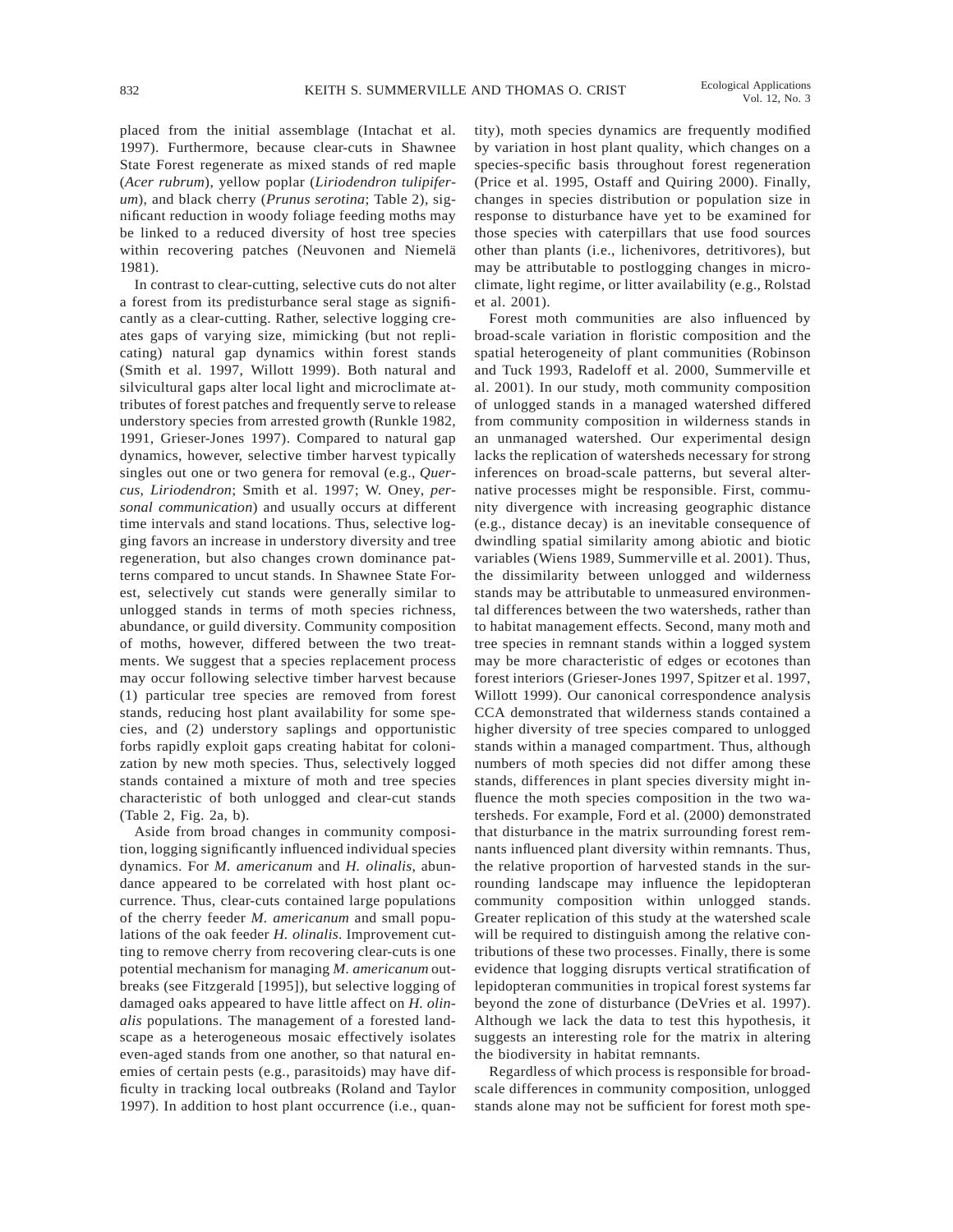cies in managed systems. Indeed, there may be nearly as much variation among unlogged stands *within* the harvested watershed as there is *between* the unmanaged and wilderness landscapes. More research is required to assess both short- and long-term consequences of logging on local moth community structure and how remnant forest patches accumulate woodland species from the regional species pool. Many species of Lepidoptera move surprisingly short distances in their lifetimes (e.g., Nieminen 1986, Doak 2000), and are unlikely to colonize patches  $>1$  km from a source. For these species, the number, size, and spatial arrangement of unlogged refugia will likely determine future moth community structure. In contrast, colonization probability with large dispersal distances largely should be unaffected by the spatial arrangement of remnant patches (Fahrig and Paloheimo 1988). Thus, when unlogged refugia are retained in managed systems, but remain relatively isolated, their moth communities are expected to diverge: each patch may sample a small subset of strong dispersers, but will also contain a potentially large and unique set of weak fliers emigrating from nearby habitats. A management strategy that emphasizes selective logging rather than clear-cutting of forest stands should increase woodland connectivity and may help prevent faunal divergence or relaxation within unlogged patches.

In conclusion, the long-term maintenance of biodiversity in managed landscapes may ultimately depend on successful regeneration of harvested patches to precut floristic composition. Natural regeneration of oaks and hickories is slow on clear-cut Appalachian uplands (e.g., Arthur et al. 1997), and there continues to be debate regarding whether forest understory communities ever recover from logging (Duffy and Meier 1992, Ford et al. 2000). New silvicultural techniques and assessments of mast production hold promise for increasing the recovery of oaks and hickories in postharvest stands (Larsen and Johnson 1998, Brose et al. 1999, Greenberg 2000), and it remains to be seen if animal communities will respond in kind. Finally, we note that many of our findings are likely linked to processes operating at specific spatial scales (among drainages and watersheds). Hamer and Hill (2000) concluded that differences in the spatial extent of a sampling design change the interpretation of the effects of logging on biodiversity independently of the scale of the disturbance. For example, in the tropics, several studies reviewed by the authors failed to show an effect of logging on biodiversity when the scale of sampling was smaller than ours  $(<1$  ha). At spatial scales much greater than ours  $(>10 \text{ km}^2)$ , however, Hamer and Hill (2000) hypothesize that logging may increase regional biodiversity by contributing to greater species turnover (b-diversity) among disturbed patches compared to among unlogged stands. Our examination of lepidopteran biodiversity suggests that current logging practices significantly alter community composition and species diversity of Lepidoptera within watersheds. Further studies are required to assess how lepidopteran biodiversity responds to management practices over broader spatial scales.

#### **ACKNOWLEDGMENTS**

Funding for this research was provided by grants from the Ohio Board of Regents Research Challenge Program, the Ohio Biological Survey, and Sigma Xi. We thank M. Boulware, N. Anderson, C. Yeager, C. Poling, and B. Clarke for their valuable assistance in the field and with specimen curation. E. Metzler, G. Balogh, L. Gibson, J. Brown, M. Sabourin, and S. Passoa lent their considerable expertise to species determinations. M. Vincent provided taxonomic assistance for plant species identifications. We thank D. Gorchov, O. Loucks, R. Blair, D. Claussen, J. Veech, D. Golden, J. Gering, R. Robbins, D. Peterson, and two anonymous reviewers for insightful discussion and comments on the ideas presented in this manuscript. Finally, we extend our sincere appreciation to D. Karas and W. Oney for permission to sample Lepidoptera in Shawnee State Forest.

#### LITERATURE CITED

- Andersson, F. O., K. H. Feger, R. F. Hüttl, N. Kräuchi, L. Mattsson, O. Sallnäs, and K. Sjöberg. 2000. Forest ecosystem research—priorities for Europe. Forest Ecology and Management **132**:111–119.
- Arthur, M. A., R. N. Muller, and S. Costello. 1997. Species composition in a central hardwood forest in Kentucky 11 years after clear-cutting. American Midland Naturalist **137**: 274–281.
- Bhuju, D. R., and M. Ohsawa. 2001. Patch implications in the maintenance of species richness in an isolated forest site. Biological Conservation **98**:117–125.
- Blair, R. B. 1999. Birds and butterflies along an urban gradient: surrogate taxa for assessing biodiversity? Ecological Applications **9**:164–170.
- Boerner, R. E. J., and J. G. Kooser. 1989. Leaf litter redistribution among forest patches within an Allegheny Plateau watershed. Landscape Ecology **2**:81–92.
- Bonham, C. D. 1989. Measurements for terrestrial vegetation. Wiley and Sons, New York, New York, USA.
- Braun, A. F. 1963. The genus *Bucculatrix* in America north of Mexico. Memoirs of the American Entomological Society **18**:1–261.
- Braun, A. F. 1972. Tischeriidae of America north of Mexico. Memoirs of the American Entomological Society **28**:1–148.
- Braun, E. L. 1961. Woody plants of Ohio. Haefner Press, New York, New York, USA.
- Brose, P. H., D. H. Van Lear, and P. D. Keyser. 1999. A shelterwood-burn technique for regenerating productive upland oak sites in the Piedmont region. Southern Journal of Applied Forestry **23**:158–163.
- Chey, V. K., J. D. Holloway, and M. R. Speight. 1997. Diversity of moths in forest plantations and natural forests in Sabah. Bulletin of Entomological Research **87**:371–385.
- Connell, J. H. 1978. Diversity in tropical rainforests and coral reefs. Science **199**:1302–1310.
- Covell, C. 1983. Eastern moths. Houghton-Mifflin, New York, New York, USA.
- DeVries, P. J., D. Murray, and R. Lande. 1997. Species diversity in vertical, horizontal, and temporal dimensions of a fruit-feeding butterfly community in an Ecuadorian rainforest. Biological Journal of the Linnean Society **62**:343– 364.
- Doak, P. 2000. Population consequences of restricted dispersal for an insect herbivore in a subdivided habitat. Ecology **81**:1828–1841.
- Dominick, R. B., D. C. Ferguson, J. G. Franclemont, R. W. Hodges, and E. G. Monroe, editors. 1976. The moths of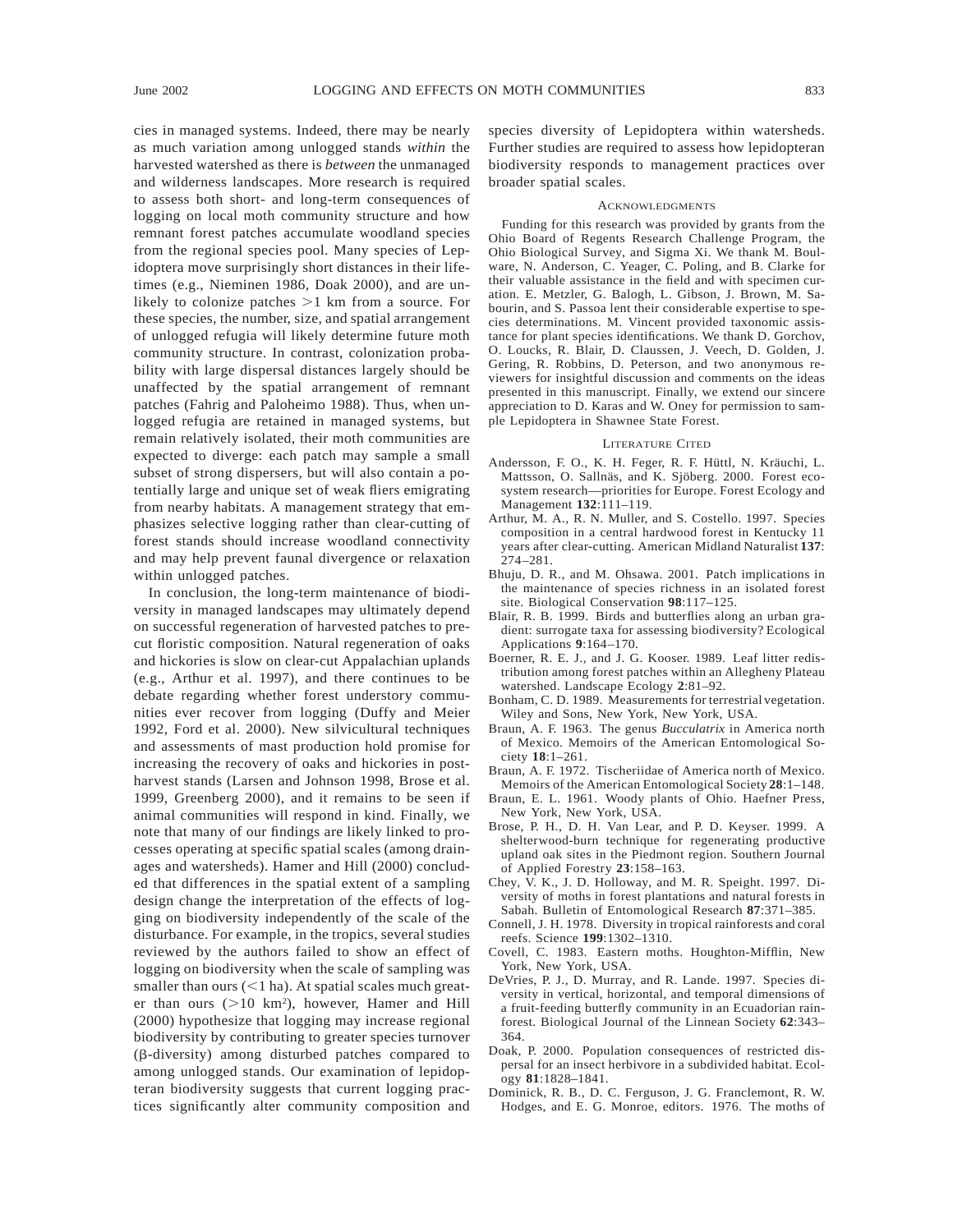America north of Mexico. Wedge Entomological Foundation, E. W. Classey, London, UK.

- Drapeau, P., A. Leduc, J. F. Giroux, J. P. Savard, Y. Bergeron, and W. L. Vickery. 2000. Landscape-scale disturbances and changes in bird communities of boreal mixed-wood forests. Ecological Monographs **70**:423–444.
- Duffy, C. D., and A. J. Meier. 1992. Do Appalachian herbaceous understories ever recover from clearcutting? Conservation Biology **6**:196–201.
- Ehrlich, P. R. 1996. Conservation in temperate forests: what do we need to know and do? Forest Ecology and Management **85**:9–19.
- Fahrig, L., and J. Paloheimo. 1988. Effects of spatial arrangement of habitat patches on local population size. Ecology **69**:468–475.
- Fitzgerald, T. D. 1995. The tent caterpillars. Cornell University Press, Ithaca, New York, USA.
- Forbes, W. T. M. 1923. The Lepidoptera of New York and neighboring states: primitive forms. Cornell University Agricultural Experiment Station, Ithaca, New York, USA.
- Ford, W. M., R. H. Odom, P. E. Hale, B. R. Chapman. 2000. Stand-age, stand characteristics, and landform effects on understory herbaceous communities in southern Appalachian cove-hardwoods. Forest Ecology and Management **93**:237–246.
- Franklin, J. F. 1988. Structural and functional diversity in temperate forests. Pages 166–175 *in* E. O. Wilson, editor. Biodiversity. National Academy Press, Washington, D.C., USA.
- Goebel, P. C., and D. M. Hix. 1996. Development of mixedoak forests in southeastern Ohio: a comparison of secondgrowth and old-growth forests. Forest Ecology and Management **84**:1–21.
- Greenberg, C. H. 2000. Individual variation in acorn production by five species of southern Appalachian oaks. Forest Ecology and Management **132**:119–210.
- Greig-Smith, P. 1983. Quantitative plant ecology. University of California Press, Los Angeles, California, USA.
- Grieser-Jones, A. 1997. Timber production and biodiversity conservation in tropical rain forests. Cambridge University Press, Cambridge, UK.
- Gustafson, E. J. 1996. Expanding the scale of forest management: allocating timber harvests in space and time. Forest Ecology and Management **87**:27–39.
- Halpern, C. B., and T. A. Spies. 1995. Plant species diversity in natural and managed forests of the Pacific Northwest. Ecological Applications **5**:913–934.
- Hamer, K. C., and J. K. Hill. 2000. Scale-dependent effects of habitat disturbance on species richness in tropical forests. Conservation Biology **14**:1435–1440.
- Hamer, K. C., J. K. Hill, L. A. Lace, and A. M. Langan. 1997. Ecological and biogeographical effects of forest disturbance on tropical butterflies of Sumba, Indonesia. Journal of Biogeography **24**:67–75.
- Hammond, P. C., and J. C. Miller. 1998. Comparison of the biodiversity of Lepidoptera within three forested ecosystems. Annals of the Entomological Society of America **91**: 323–328.
- Heinrich, C. 1956. American moths of the subfamily Phyticinae. Smithsonian Institution, Washington, D.C., USA.
- Hill, J. K., K. C. Hamer, L. A. Lace, and W. M. T. Banham. 1995. Effects of selective logging on tropical forest butterflies on Buru, Indonesia. Journal of Applied Ecology **32**: 754–760.
- Holloway, J. D. 1989. Moths. Pages 437–453 *in* H. Leith and M. J. A. Werger, editors. Tropical forest ecosystems of the world. Elsevier, Amsterdam, The Netherlands.
- Holloway, J. D., A. H. Kirk-Spriggs, and V. K. Chey. 1992. The response of some rain forest insect groups to logging

and conversion to plantation. Philosophical Transactions of the Royal Society of London Series B **335**:425–436.

- Intachat, J., J. D. Holloway, and M. R. Speight. 1997. The effects of different forest management practices on geometrid moth populations and their diversity in peninsular Malaysia. Journal of Tropical Forest Science **9**:411–430.
- Jongman, R. H. G., C. J. F. ter Braak, and O. F. R. Tongeren, editors. 1995. Data analysis in community and landscape ecology. Cambridge University Press, Cambridge, UK.
- Kerr, J. T., A. Sugar, and L. Packer. 2000. Indicator taxa, rapid biodiversity assessment, and nestedness in an endangered ecosystem. Conservation Biology **14**:1726–1734.
- Kitching, R. L., A. G. Orr, L. Thalib, H. Mitchell, M. S. Hopkins, and A. W. Graham. 2000. Moth assemblages as indicators of environmental quality of Australian rain forest. Journal of Applied Ecology **37**:284–297.
- Larsen, D. R., and P. S. Johnson. 1998. Linking the ecology of natural oak regeneration to silviculture. Forest Ecology and Management **106**:1–7.
- Latham, R. E., and R. E. Ricklefs. 1993. Continental comparisons of temperate-zone tree species diversity. Pages 294–314 *in* R.E. Ricklefs and D. Schluter, editors. Species diversity in ecological communities, University of Chicago Press, Chicago, Illinios, USA.
- Lepš, J., K. Spitzer, and J. Jarŏs. 1998. Food plants, species composition, and variability of the moth community in an undisturbed forest. Oikos **81**:538–48.
- Lewis, O. T. 2001. Effect of experimental selective logging on tropical butterflies. Conservation Biology **15**:389–400.
- Lousier, J. D. 2000. Northern forest management issues. Forest Ecology and Management **133**:1–3.
- Lubchenco, J., et al. 1991. The sustainable biosphere initiative: an ecological research agenda. Ecology **72**:371–412.
- MacKay, M. R. 1959. Larvae of the North American Olethreutidae (Lepidoptera). Memoirs of the Entomological Society of Canada **S10**:1–338.
- MacKay, M. R. 1962. Larvae of the North American Tortricinae (Lepidoptera: Tortricidae). Memoirs of the Entomological Society of Canada **S28**:1–182.
- McCarthy, B. C., C. J. Small, and D. Rubino. 2001. Composition, structure, and dynamics of Dysart Woods, an oldgrowth mixed mesophytic forest of southeastern Ohio. Forest Ecology and Management **140**:193–213.
- McGuffin, W. C. 1972. Guide to the Geometridae of Canada (Lepidoptera) II. Subfamily Ennominae 1. Memoirs of the Entomological Society of Canada **86**:1–159.
- McGuffin, W. C. 1977. Guide to the Geometridae of Canada (Lepidoptera) II. Subfamily Ennominae 2. Memoirs of the Entomological Society of Canada **101**:1–191.
- McGuffin, W. C. 1981. Guide to the Geometridae of Canada (Lepidoptera) II. Subfamily Ennominae 3. Memoirs of the Entomological Society of Canada **117**:1–153.
- McGuffin, W. C. 1987. Guide to the Geometridae of Canada (Lepidoptera) II. Subfamily Ennominae 4. Memoirs of the Entomological Society of Canada **138**:1–182.
- Medley, K. E., B. W. Okey, G. W. Barrett, M. F. Lucas, and W. H. Renwick. 1995. Landscape change with agricultural intensification in a rural watershed, southwestern Ohio, USA. Landscape Ecology **10**:161–176.
- Miller, W. E. 1987. Guide to the Olethreutine moths of midland North America (Tortricidae). USDA Handbook 660, Washington, D.C., USA.
- MJM Software Design. 1999. PC–ORD: multivariate analysis of ecological data (Ver. 4.0). MJM Software, Gleneden Beach, Oregon, USA.
- Mrosek, T. 2001. Developing and testing of a method for analysis and assessment of multiple forest use from a conservation perspective. Forest Ecology and Management **140**:65–74.
- Nagaike, T., T. Kamitani, and T. Nakashizuka. 1999. The